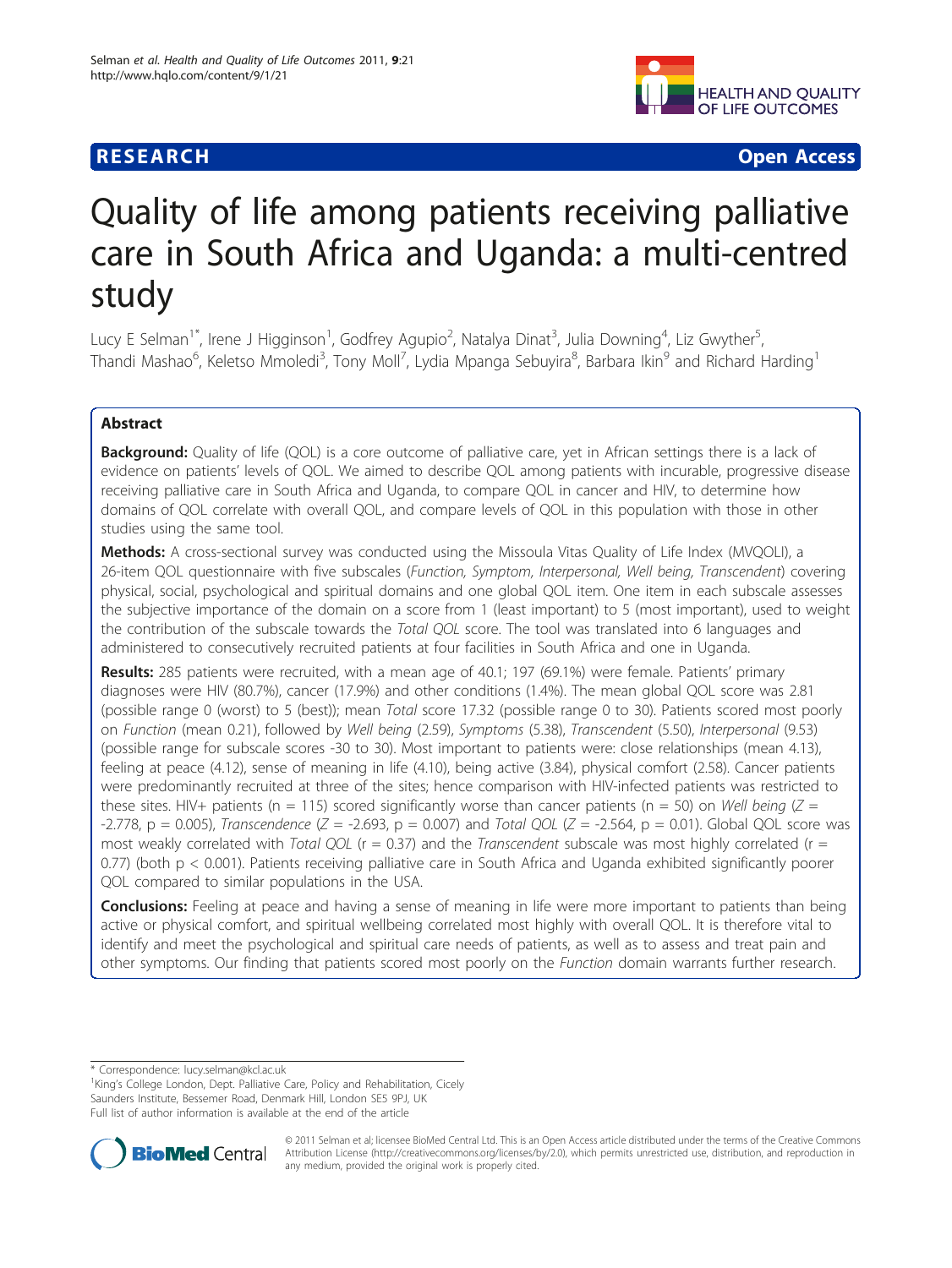# Introduction

The burden of progressive, life-limiting disease in sub-Saharan Africa is reflected in the epidemiology of HIV [[1,2](#page-11-0)] and cancer [\[3](#page-11-0)]. In sub-Saharan Africa in 2007 there were 22.5 million people living with HIV infection; 1.7 million adults and children became infected with HIV; and 1.6 million died of AIDS [\[1](#page-11-0)]. In addition, cancer and other non-communicable diseases are becoming urgent public health issues in the region. Parkin et al. report that approximately one in five deaths in sub-Saharan Africa is due to cancer; by 2050, the lifetime risk of cancer is expected to increase by 50-60%, and the annual number of cases to rise from 650, 000 to 2.2 million [[4\]](#page-11-0). The burden of other progressive nonmalignant diseases is unknown.

Palliative care is therefore an essential component of public health services in sub-Saharan Africa; however, current provision in the region is patchy, and coverage is poor [\[5,6](#page-11-0)]. Successful models of community- and homebased palliative care in the region have been described, but also significant challenges, [[5\]](#page-11-0) including lack of access to essential drugs [[7](#page-11-0)], poor social conditions, [\[8](#page-11-0)] high morbidity and mortality in health workers, [\[9](#page-11-0)] and a lack of trained palliative care professionals [\[10](#page-11-0)].

Despite these difficulties, Uganda and South Africa are internationally recognised to have made sustained gains in the provision of palliative care, largely through community-based hospices and home-based palliative care services. Uganda was the first country in Africa to make palliative care for people with HIV and cancer a priority in its National Health Plan (2001-2005) [\[11\]](#page-11-0). Oral morphine is available in districts with specialist palliative care clinicians, and nurse prescribing is legislated, [[12](#page-11-0)] although problems with morphine roll-out are documented [\[13\]](#page-11-0).

In South Africa, progress has involved the inclusion of morphine as an essential drug in primary care, with national standards for cancer pain management [\[14,15](#page-11-0)]. The first palliative care services were hospices founded in the 1980s in line with UK models; [\[14\]](#page-11-0) however, palliative care is now provided through hospitals and home-care providers across the country. South Coast Hospice (one of our participating facilities) has pioneered the successful Integrated Community-based Home Care (ICHC) model, [[16\]](#page-11-0) and a national network of hospices operates according to accredited standards. The first fully integrated public sector palliative care service has also been launched in the largest hospital in South Africa [[17\]](#page-11-0).

A major barrier to the further development of palliative care in sub-Saharan Africa is the lack of data to inform service provision [[10,18](#page-11-0)]. Palliative care research in Africa has predominantly focussed on opioid availability and physical aspects of care, such as the assessment of pain and other symptoms, while neglecting holistic outcomes such as quality of life (QOL). QOL is defined by the World Health Organization as 'an individual's perception of their position in life, in the context of the culture and value systems in which they live and in relation to their goals, expectations, standards and concerns.' [[19\]](#page-11-0) In developed country settings, QOL assessment has become increasingly important as healthcare providers attempt to understand the impact of healthcare interventions on patients' lives rather than solely their physical outcomes [[20](#page-11-0)]. In particular, the main focus of palliative care is to improve the QOL of patients and their families who face the problems associated with life-limiting illness [[21](#page-11-0)]. This includes meeting patients' social, spiritual and psychological needs as well as alleviating pain and other physical symptoms [\[22\]](#page-11-0). In the developed world there has been rapid growth in QOL research that aims to understand patient experience, identify patient needs and evaluate the effectiveness of interventions and services [[21,23](#page-11-0),[24](#page-11-0)]. However, to date there has been very little research in this area in Africa, [[5,18](#page-11-0)] despite recognition of the importance of outcome measurement and the need to identify domains in which patients may need specific support [[25,](#page-11-0)[26\]](#page-12-0). Poverty, HIV stigma and multiple AIDS deaths within the same family are common in sub-Saharan Africa, [\[27](#page-12-0)-[29](#page-12-0)] and likely to impact on QOL, hence findings from high income countries are unlikely to be applicable in the African context.

Few studies have examined QOL and non-physical aspects of the experience of serious illness in Africa, with some exceptions. Qualitative research has identified a need for improved communication [[30\]](#page-12-0), financial support and good symptom control [[31](#page-12-0)] in sub-Saharan palliative care settings. In HIV infected populations in sub-Saharan Africa, high levels of both physical and psychological symptoms have been reported, [[32](#page-12-0),[33](#page-12-0)] and significantly lower scores on QOL as measured by the MOS-HIV, than in non-infected populations [[34\]](#page-12-0). However, a limitation of the MOS-HIV is its omission of items relating to spiritual well being, a unique predictor of QOL in other settings [[35\]](#page-12-0). Poor QOL has also been found among patients with HIV in South Africa ( $N =$ 607) [\[36](#page-12-0)] using the WHOQOL-HIV [[37,38](#page-12-0)]. However, the WHOQOL-HIV is a 100-item questionnaire with an additional 38 importance items, and is reported to take 45-60 minutes to complete [\[37](#page-12-0)-[40\]](#page-12-0). This makes the tool overly burdensome for research with unwell palliative care participants [[41,42](#page-12-0)]. In Uganda, a Luganda version of the Missoula Vitas Quality of Life Index (MVQOLI), a 26-item measure originally developed and validated in the USA [[43\]](#page-12-0), was administered by Namisango et al to 200 patients with advanced AIDS in urban Kampala [[44](#page-12-0)]. The authors found the poorest QOL in the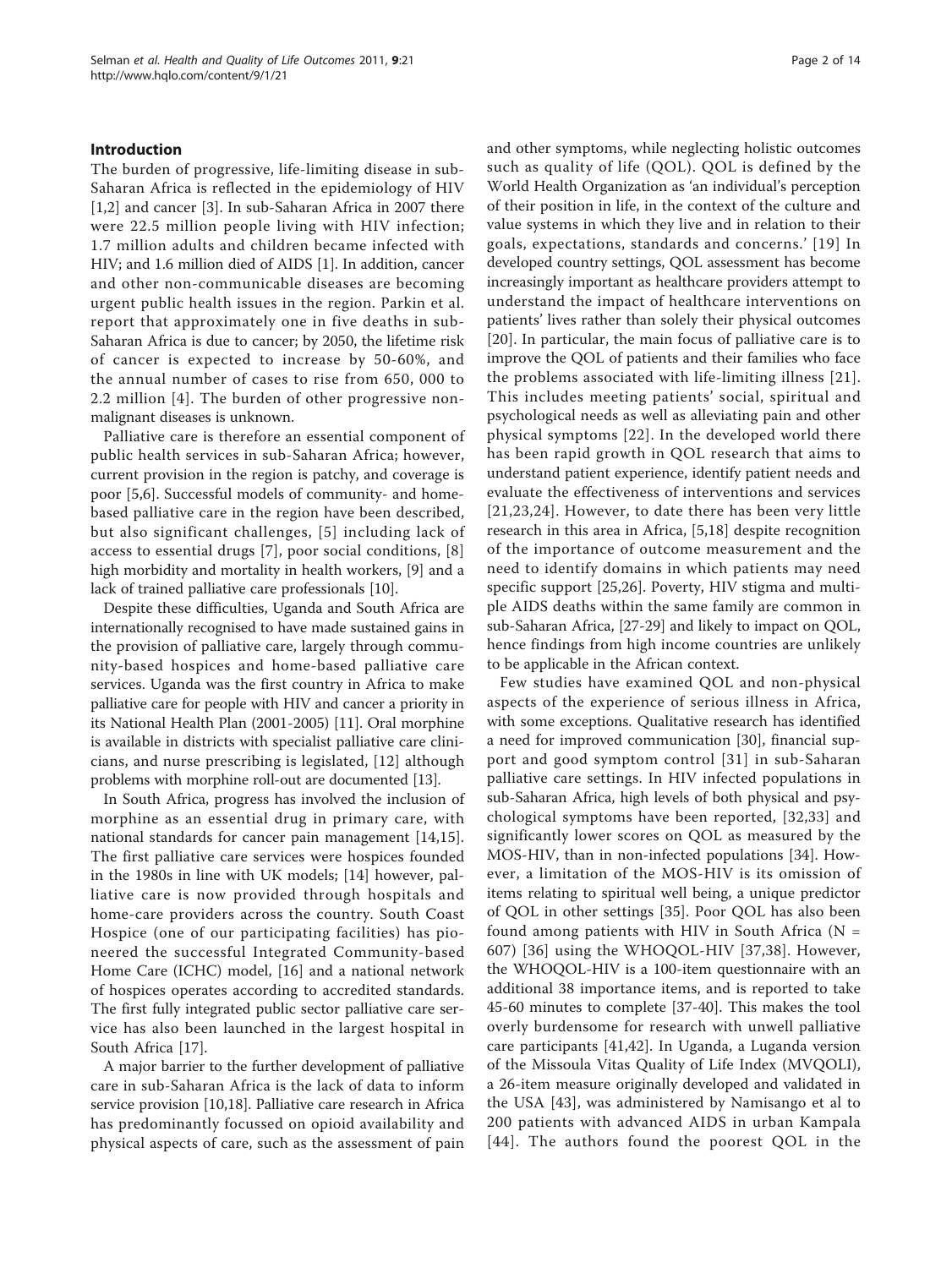domains of function, psychological well being and physical symptoms. However, these studies [\[32](#page-12-0)-[34](#page-12-0),[44\]](#page-12-0) focus on HIV-infected patients, and levels of QOL in samples that represent the range of clinical and demographic characteristics of patients seen by palliative care services in South Africa and Uganda are not known.

The primary aim of this study was therefore to describe QOL among patients with incurable, progressive disease receiving palliative care in South Africa and Uganda in order to inform clinical care. Secondary aims were to compare QOL in patients with cancer and patients with HIV in our sample, to determine the association between subscale scores and Total QOL score, and to compare levels of QOL in this population with the findings of previous studies using the MVQOLI in the USA and Uganda.

# Methods

# Study design

The study we report here is a component of a large, 30-month collaborative project, the Encompass project. During the Encompass project qualitative and quantitative data was collected in four phases during the validation and testing of the APCA African POS [[30](#page-12-0),[45](#page-12-0),[46](#page-12-0)]. In the phase reported here, we conducted a cross-sectional survey using the MVQOLI at three non-profit palliative care services and one state service in South Africa and one voluntary sector hospice service in Uganda.

# Participating services

Criteria for selecting the five participating sites were: established palliative care services able to support research and fulfil recruitment criteria for the study, and representing a range of service types (home-based care and inpatient units) and locations (rural, urban township and urban), in order to enhance the generalisability of findings [[47\]](#page-12-0). All services aimed to offer holistic palliative care in line with the WHO definition [\[22\]](#page-11-0), provided by multi-professional teams that included medical doctors, registered nurses, caregivers/nursing assistants, social workers and (at two sites) counsellors. All services also had access to spiritual care providers (who were paid staff, trained volunteers or community providers). Table [1](#page-3-0) shows further details of the services.

# Subjects and recruitment

We included participants in the study if they were adult (at least 18 years old) patients, able to give informed consent, judged to be physically and mentally well enough to participate by their clinical staff, and able to speak either English or one of six local languages fluently (isiXhosa, isiZulu (Gauteng and KwaZulu Natal dialects), SeSotho, SeTswana, Luganda, and Runyoro). The target sample was 60 patients per site, giving a total of approximately 300. This was considered a feasible

target given the time available and the size of the services, and a sufficiently large sample size to meet the aims of the study.

We recruited patients consecutively at the five participating services, named sites A-E for the purposes of reporting. A trained researcher was based at each site (GA, TM, KM, and two others - see Acknowledgements). At each service, either clinical staff or the researcher approached eligible patients, either on home visits or in the ward. Site A also recruited existing patients by telephone. Service staff or affiliated university departments translated information sheets and consent forms from English into appropriate local languages (see *Data collection*). We obtained informed written consent prior to the interview; illiterate participants were read the information sheet and consent form and marked rather than signed their consent using a thumb print or symbol (e.g. a cross) [\[48](#page-12-0),[49](#page-12-0)]. All patients were informed that refusal to participate would not affect their care in any way.

The study was reviewed and approved by the Ethical Review Boards of the Universities of Cape Town (128/2006), KwaZulu Natal (E025/06) and Witwatersrand (M060366), the Ugandan National Council for Science and Technology (HS143), Hospice Africa Uganda, and the Hospice Palliative Care Association of South Africa (001/06).

# Data collection

# **Instruments**

Missoula Vitas Quality of Life Index (MVQOLI) The MVQOLI was developed by Byock and colleagues to measure adaptation to, and integration of, physical and functional decline, as well as attainment of tasks of life completion and life closure in advanced disease [\[43,50](#page-12-0)]. The tool contains 26 items: one global QOL item and five subscales, consisting of five items per subscale: Symptoms, Function, Interpersonal, Well being, and Transcendent (see Table [2](#page-4-0) for items). In general, the Symptoms and Function subscales correspond to the physical domain of patients' illness experience, Interpersonal to the social domain, Well being to the psychological and Transcendent to the spiritual. However, there is some overlap between the psychological and the spiritual, as the Well being subscale includes items related to feeling at peace (items 17 and 20), which is arguably a spiritual construct, [[51\]](#page-12-0) therefore we considered the Well being subscale psycho-spiritual in nature.

The initial global QOL item is scored from 1 (worse possible) to 5 (best possible). Within each subscale there are two 'assessment' items and two 'satisfaction' items. The final item in each subscale is a subjective measure of that domain's importance to the patient, the importance score; from this score the contribution of the domain to the patients' overall QOL is calculated. In each subscale,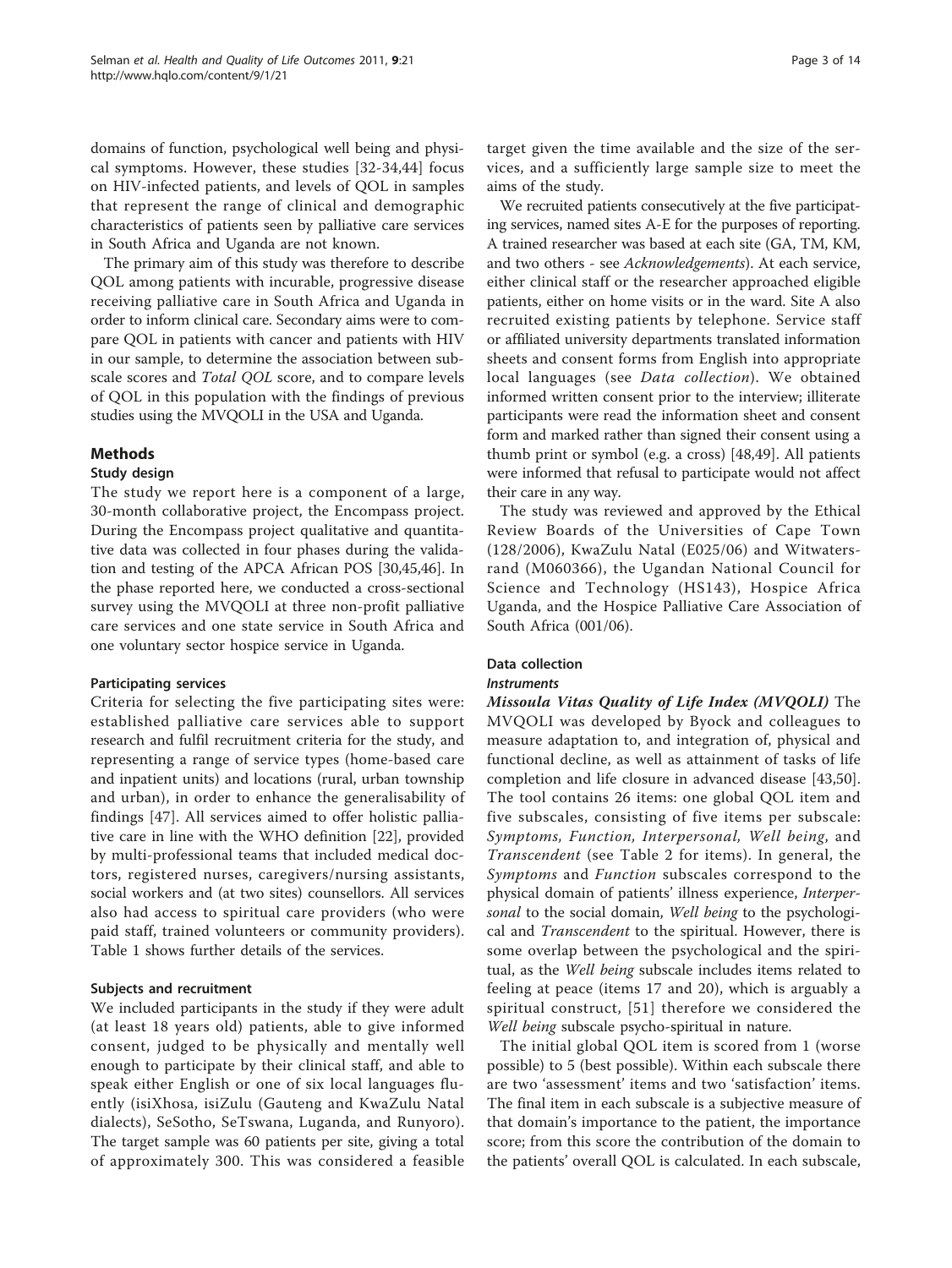|              | Site Area<br>served                                                                                                          | Service type                                                                                                                     | Source of most of funding                                                                                    | No. of<br>patients<br>cared for<br>$(2007-8)$                                         | Type of patients<br>cared for                                                   | Number of<br>patients<br>recruited<br>(total $N = 285$ ) |
|--------------|------------------------------------------------------------------------------------------------------------------------------|----------------------------------------------------------------------------------------------------------------------------------|--------------------------------------------------------------------------------------------------------------|---------------------------------------------------------------------------------------|---------------------------------------------------------------------------------|----------------------------------------------------------|
| A            | Urban                                                                                                                        | Home care, day care, outpatient clinic,<br>hospital consultancy, and outreach to<br>healthcare clinics through three<br>branches | Local, national, and<br>international donors                                                                 | 2396                                                                                  | Patients with<br>advanced cancer or<br>advanced HIV                             | 63                                                       |
| <sub>B</sub> | Urban<br>Four sister hospices, all offering short<br>term (2-3 week) inpatient care; two<br>township<br>also offer home care |                                                                                                                                  | Local, national, international<br>donors                                                                     | 1607<br>Patients with HIV.<br>cancer, or other<br>progressive incurable<br>conditions |                                                                                 | 62                                                       |
|              | Urban<br>township                                                                                                            | Home care, outpatient clinic, and<br>inpatient unit attached to hospital                                                         | Government and international<br>donors                                                                       | 1818                                                                                  | Patients with cancer,<br>HIV, or MND, from<br>diagnosis until point<br>of death | 40                                                       |
| $\Box$       | Rural                                                                                                                        | Home care and inpatient unit close to<br>hospital                                                                                | Global Fund for AIDS,<br>Tuberculosis and Malaria                                                            | 847                                                                                   | Patients with HIV, from 60<br>diagnosis until point<br>of death                 |                                                          |
| E            | Rural, peri-<br>urban, and<br>urban<br>township                                                                              | Home care, day care, and inpatient<br>unit                                                                                       | Local, national, and<br>international donors, including<br>Global Fund for AIDS.<br>Tuberculosis and Malaria | 1290                                                                                  | Patients with cancer,<br>HIV, or MND, from<br>diagnosis until point<br>of death | 60                                                       |

<span id="page-3-0"></span>Table 1 Description of participating palliative care services

MND = motor neurone disease.

assessment items are scored from -2 to +2 and satisfaction items are scored from -4 to +4, in line with the greater role of satisfaction (reflecting mastery and adaptation) in the underlying theoretical construct [[43\]](#page-12-0). The average assessment scores and the average satisfaction scores provide the unweighted dimensional scores, which range from -6 to +6. Weighted dimensional subscores are calculated by multiplying the sum of the average assessment score plus the average satisfaction score by the importance score (an integer between 1 and 5) in that dimension; weighted subscores therefore range from -30 to +30. The Total QOL score is calculated by summing the five weighted dimension scores, dividing the score by 10 and then adding 15, so that the resulting total falls between 0 (worst QOL) and 30 (best QOL). The Total QOL score therefore reflects the patient's multidimensional QOL weighted according to his/her own identification of the most important dimensions. The MVQOLI had adequate internal consistency ( $\alpha$  = 0.77) and broad construct validity ( $r = 0.43$  Total score with global QOL) among patients with a prognosis of six months or less at community based hospices in the USA [[43](#page-12-0)].

Although the MVQOLI was not developed for use in Africa, it has been tested in a relevant population in Uganda, one of the countries in which this study was conducted. A slightly modified version of the tool (the MVQOLI-M) was validated in advanced AIDS patients in Uganda [[44\]](#page-12-0). In this study we opted to use translated versions of the original version of the tool for a number of reasons. Firstly, only one of the five study centres was in Uganda and, as South Africa is a more economically

developed nation, significant cultural differences were anticipated between the country contexts. Secondly, for the purposes of pooling the data from the five sites a standardised questionnaire was needed; however, the Ugandan version had changed the order of some of the items, so could not be used as a direct equivalent to the original. Thirdly, the Ugandan tool is in Luganda, which was just one of the three Ugandan languages required for data collection in this study. Fourthly, the Ugandan validation made only a few minor changes to the wording of items. Finally, the Ugandan version was validated only in advanced AIDS patients, while our population of interest was all patients seen by palliative care services in South Africa and Uganda, including cancer and other non-communicable diseases.

In order to assess whether or not the MVQOLI was appropriate for measuring QOL in this context, we conducted a factor analysis in a previous publication [[52](#page-12-0)]. Principal component analysis and Varimax rotation were used to determine whether the factor structure of the tool in this study sample replicated the groupings of the original tool dimensions [[52](#page-12-0)]. The factor analysis included all subscale items except the importance item from each subscale, as we found these items behaved differently. A 5-factor solution which closely resembled the subscale structure of the tool accounted for 55% of variance. Internal consistency of the tool using the original scoring method and including all 25 subscale items was  $\alpha$  = 0.78 (subscales: *Function*  $\alpha$  = 0.52, *Symptoms*  $\alpha$  = 0.41, Interpersonal  $\alpha$  = 0.67, Well being  $\alpha$  = 0.49, Transcendent  $\alpha = 0.54$ ).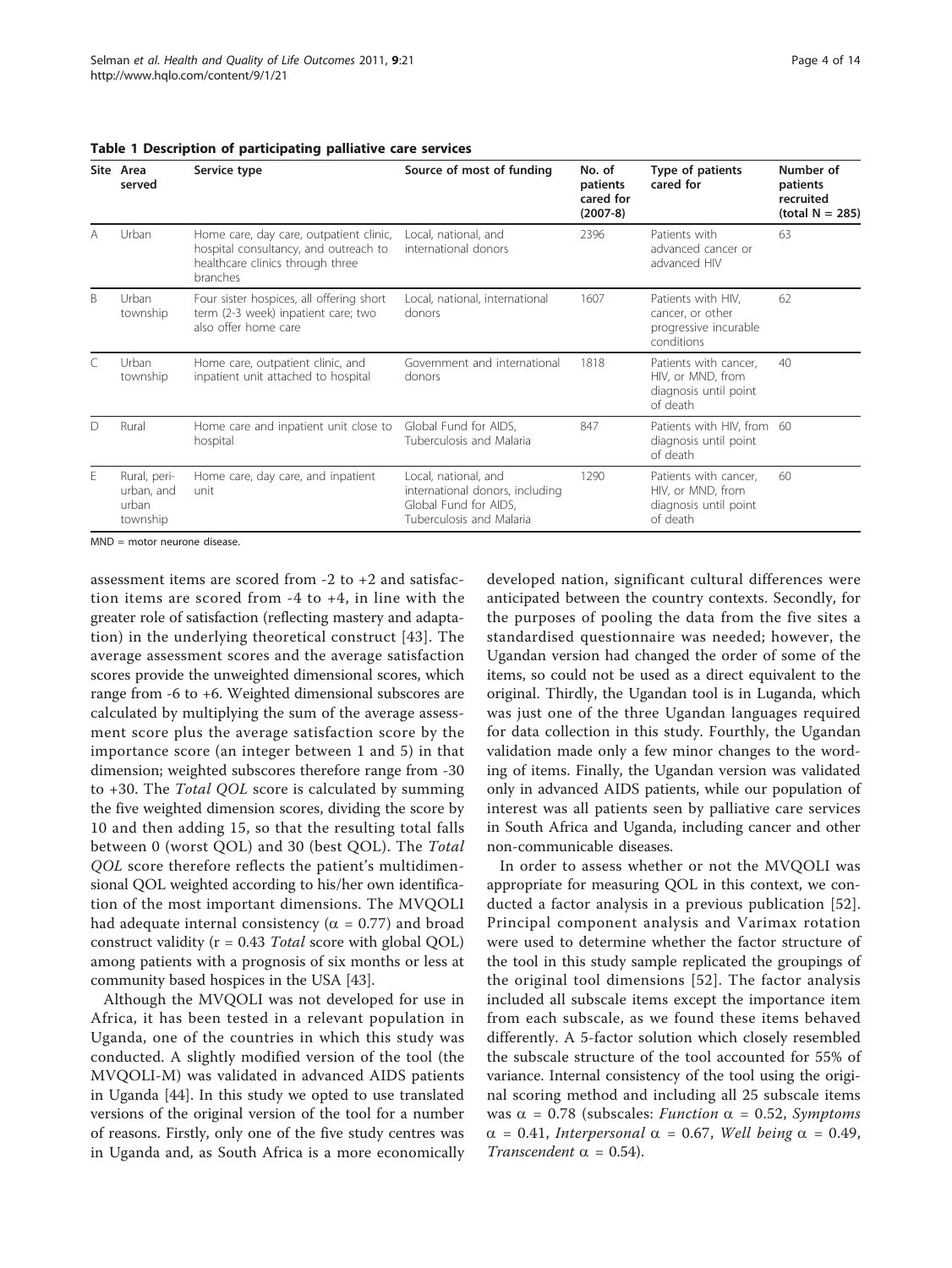#### <span id="page-4-0"></span>Table 2 MVQOLI items and subscales

| <b>Subscale</b>   | <b>Item</b>                                                                                                                                                                          |  |  |  |  |  |  |
|-------------------|--------------------------------------------------------------------------------------------------------------------------------------------------------------------------------------|--|--|--|--|--|--|
| <b>Global OOL</b> | How would you rate your QOL?                                                                                                                                                         |  |  |  |  |  |  |
| Symptoms          | 1. My symptoms are adequately controlled                                                                                                                                             |  |  |  |  |  |  |
|                   | 2. I feel sick all the time                                                                                                                                                          |  |  |  |  |  |  |
|                   | 3. I accept my symptoms as a fact of life                                                                                                                                            |  |  |  |  |  |  |
|                   | 4. I am satisfied with current control of my symptoms                                                                                                                                |  |  |  |  |  |  |
|                   | 5. Despite physical discomfort, in general I can enjoy my days OR Physical discomfort overshadows any opportunity for enjoyment                                                      |  |  |  |  |  |  |
| <b>Function</b>   | 6. I am still able to attend to most of my personal needs by myself OR I am dependent on others for my personal care                                                                 |  |  |  |  |  |  |
|                   | 7. I am still able to do many of the things I like to do OR I am no longer able to do many of the things I like to do                                                                |  |  |  |  |  |  |
|                   | 8. I am satisfied with my ability to take care of my basic needs                                                                                                                     |  |  |  |  |  |  |
|                   | 9. I accept the fact that I cannot do many of the things I used to do OR I am disappointed that I cannot do many of the things<br>Lused to do                                        |  |  |  |  |  |  |
|                   | 10. My contentment with life depends upon being active and being independent in my personal care                                                                                     |  |  |  |  |  |  |
|                   | <b>Interpersonal</b> 11. I have recently been able to say important things to the people close to me                                                                                 |  |  |  |  |  |  |
|                   | 12. I feel closer to others in my life now than I did before my illness OR I feel increasingly distant from others in my life                                                        |  |  |  |  |  |  |
|                   | 13. In general, these days I am satisfied with relationships with family and friends                                                                                                 |  |  |  |  |  |  |
|                   | 14. At present, I spend as much time as I want to with family and friends                                                                                                            |  |  |  |  |  |  |
|                   | 15. It is important to me to have close personal relationships                                                                                                                       |  |  |  |  |  |  |
| Well being        | 16. My affairs are in order; I could die today with a clear mind OR My affairs are not in order; I am worried that many things are<br>unresolved                                     |  |  |  |  |  |  |
|                   | 17. I feel generally at peace and prepared to leave this life OR I am unsettled and unprepared to leave this life                                                                    |  |  |  |  |  |  |
|                   | 18. I am more satisfied with myself as a person now than I was before my illness                                                                                                     |  |  |  |  |  |  |
|                   | 19. The longer I am ill, the more I worry about things 'getting out of control' OR The longer I am ill, the more comfortable I am<br>with the idea of 'letting go'                   |  |  |  |  |  |  |
|                   | 20. It is important to me to be at peace with myself                                                                                                                                 |  |  |  |  |  |  |
|                   | Transcendent 21. I have a greater sense of connection to all things now than I did before my illness OR I feel more disconnected from all things<br>now than I did before my illness |  |  |  |  |  |  |
|                   | 22. I have a better sense of meaning in my life now than I have had in the past OR I have less of a sense of meaning in my life<br>now than I have had in the past                   |  |  |  |  |  |  |
|                   | 23. As the end of my life approaches, I am comfortable with the thought of my own death OR As the end of my life approaches,<br>I am uneasy with the thought of my own death         |  |  |  |  |  |  |
|                   | 24. Life has become more precious to me; every day is a gift OR Life has lost all value for me; every day is a burden                                                                |  |  |  |  |  |  |
|                   | 25. It is important to me to feel that my life has meaning                                                                                                                           |  |  |  |  |  |  |

However, the results of the factor analysis [\[52\]](#page-12-0) suggested minor modification to the domain structure of the MVQOLI may be appropriate in this sample. The structure identified by the factor analysis suggested the following factors: Interpersonal (items 11, 12, 13, 14 and 24), Function (items 2, 6, 7, and 8), Well being (items 16, 17, 18, 19 and 23), Symptoms (items 1, 3 and 4) and Transcendent (items 21 and 22) (importance items (5, 10, 15, 20, 15) and the global QOL item were omitted from the factor analysis in line with Schwartz et al [\[53](#page-12-0)]). We therefore calculated modified subscale scores: the mean score of the items within the subscale, calculated using standardized 'raw' scores, i.e. all items scored on a five point Likert scale  $(1 = \text{worst possible}, 5 = \text{best pos}$ sible). Internal consistency of the MVQOLI was high, with  $\alpha$  = 0.83 for the 20 items scored 1-5 (individual factors: Interpersonal  $\alpha = 0.74$ , Function  $\alpha = 0.75$ , Well being  $\alpha = 0.63$ , Symptoms  $\alpha = 0.56$ , Transcendent  $\alpha =$ 0.70). Subject to further testing and confirmation of this factor structure in similar populations, this item grouping may improve the validity of the measure in sub-Saharan contexts.

Following the results of the factor analysis, data are analysed in this study using both the original domain structure and scoring system of the MVQOLI and the modified scoring and factors identified in our factor analysis (see Analysis).

Demographic data Research nurses also collected demographic data (see Table 2 for variables). In line with international guidelines, we defined having an AIDS diagnosis as having a CD4+ T-cell count below  $200$  cells/ $\mu$ , or having had an AIDS-defining illness, e.g. extrapulmonary tuberculosis. We used the ECOG Performance Status to measure patient functional status [[54](#page-12-0)]. We elected to collect data on the number of children that respondents were responsible for, rather than number of biological children. This was because within Africa multiple AIDS deaths within the same family and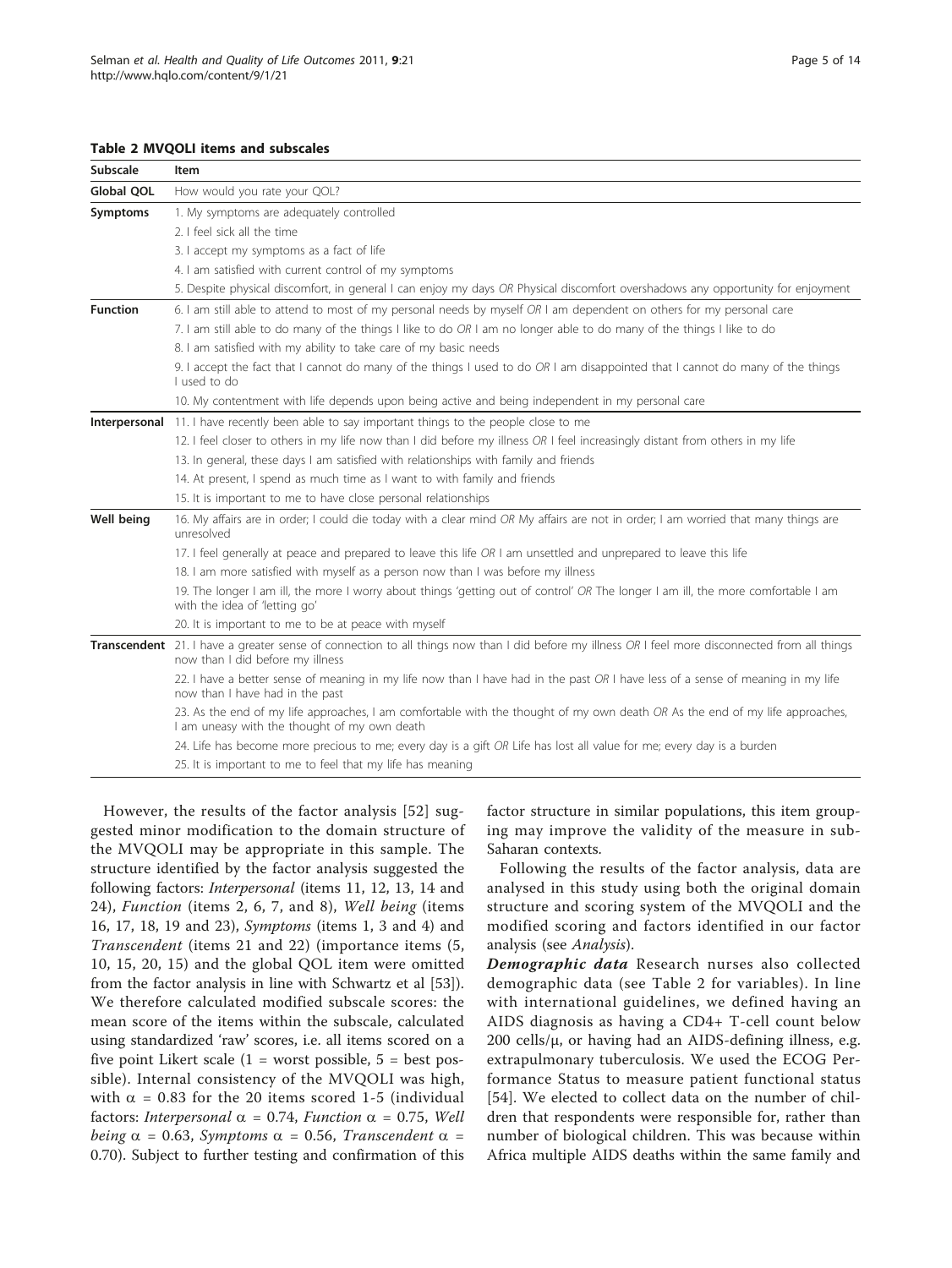a broader understanding of what constitutes "family" mean adults may care for children other than their own, e.g. grandchildren, nephews and nieces.

# **Translation**

The participating sites translated the MVQOLI and all other study documentation from English into local languages (isiXhosa, isiZulu [Gauteng and KwaZulu Natal dialects], isiSotho, Luganda, Runyankole and Runyoro). Staff members who were fluent in both English and the relevant local language cross-checked the translations, focussing on conceptual equivalence [[55](#page-12-0)]. The University of KwaZulu Natal conducted the KwaZulu Natal isi-Zulu translation and the University of Cape Town conducted the isiXhosa translation.

# Data collection procedure

After receiving training on the administration of the MVQOLI and the demographic questionnaire (LS), independent researchers based at each site administered the questionnaires, either in the participant's home or at the site during a routine outpatient visit or inpatient admission. Patients were informed that participation in the study would not influence the care they received. At site A, two trained local interviewers assisted the researcher, owing to the long distances between the catchment areas of the service's satellite clinics. At site E, one trained local interviewer assisted, as the researcher did not speak isiZulu.

The researchers entered anonymised quantitative data into purpose-designed Excel spreadsheets, subsequently imported into SPSS for analysis by LS. All data was stored securely in locked filing cabinets or password-protected files to ensure confidentiality. Data collection and entry was overseen and checked by Principal Investigators at the participating sites (ND, LG, LMS, TM, BI).

# Analysis

# Descriptive statistics

We described patients' demographic profiles and MVQOLI scores using descriptive statistics (frequency, mean, standard deviation and median). In order to compare importance scores across the subscales, we conducted unpaired t-tests using mean scores, standard deviations and sample sizes.

# Comparison of sub-groups

As almost all cancer patients ( $n = 50$ ) were recruited at sites A, B and C, with 27%, 32.3% and 32.5% of cancer patients recruited at each respectively, we compared this cancer sample to HIV patients recruited at the same services to minimise the risk of differences between the sites confounding the findings. We used non-parametric Mann-Whitney U tests to compare scores on the MVQOLI subscales by diagnosis (cancer vs. HIV), as the Kolmogorov-Smirnov test (with Lilliefors approximation) demonstrated that the distribution of scores was skewed for all subscales, and we treated the groups as independent samples given our attempt to minimise site effects. We hypothesised a difference between HIV and cancer groups based on the literature [[56,57\]](#page-12-0).

# Associations between subscales and Total score

In order to determine the relationship between subscale scores and Total QOL score we used the Spearman's correlation to correlate mean subscale scores with mean Total QOL score. We hypothesised moderate correlations between subscale scores and total QOL score in line with the original validation of the MVQOLI [\[43](#page-12-0)].

## Comparison to other studies

In order to compare our findings to those of previous studies, we conducted unpaired t-tests comparing our MVQOLI data to that reported in other studies, [[43,44](#page-12-0),[58](#page-12-0)] for mean subscale, Total QOL and global QOL scores, using standard deviations and sample sizes.

Throughout the analyses we use the original scoring system for the MVQOLI in order to ensure data are comparable with other studies utilising the tool. In describing the population we also report modified subscale scores based on the modified factors identified in our previous factor analysis (see Instruments) [\[52](#page-12-0)]. The modified subscale scores are not weighted according to the importance of that domain to patients and are not comparable to the scores reported in previous studies.

All analyses were conducted in SPSS v17 except unpaired t-tests, which were conducted using GraphPad software.

# Results

### Sample characteristics

Over a six week period, we recruited 285 patients across the sites. None of the patients approached declined to take part. Interviews were in seven languages: isiZulu ( $N = 143$ , 50.2%), isiXhosa (N = 41, 14.4%), English (N = 41, 14.4%), isiSotho (N = 18, 6.3%), Runyoro (N = 15, 5.3%), Runyankole (N = 14, 4.9%) and Luganda (N = 13, 4.6%).

Table [3](#page-6-0) shows participants' demographic characteristics. 80.7% of patients had a primary diagnosis of HIV and 17.9% a primary diagnosis of cancer; 15.2% of HIV infected patients also had cancer. The most frequent cancer diagnoses were cervical cancer  $(N = 32, 37.2\%)$ , Kaposi's Sarcoma ( $N = 8$ , 9.3%) and prostate cancer  $(N = 7, 8.1\%)$ , reflecting the epidemiology of cancer in the region and common malignancies in HIV [[59](#page-12-0)]. Participants reported 17 different first languages; the most prevalent of these were isiZulu ( $N = 140, 49.1\%$ ), isiXhosa (N = 43, 15.1%), Runyoro (N = 20, 7.0%), Luganda  $(N = 20, 7.0\%)$  and Runyankole (N = 18, 6.3%).

Consideration of the 5th item of each MVQOLI subscale, which assesses the subjective importance of the domain in patients' lives, shows that close relationships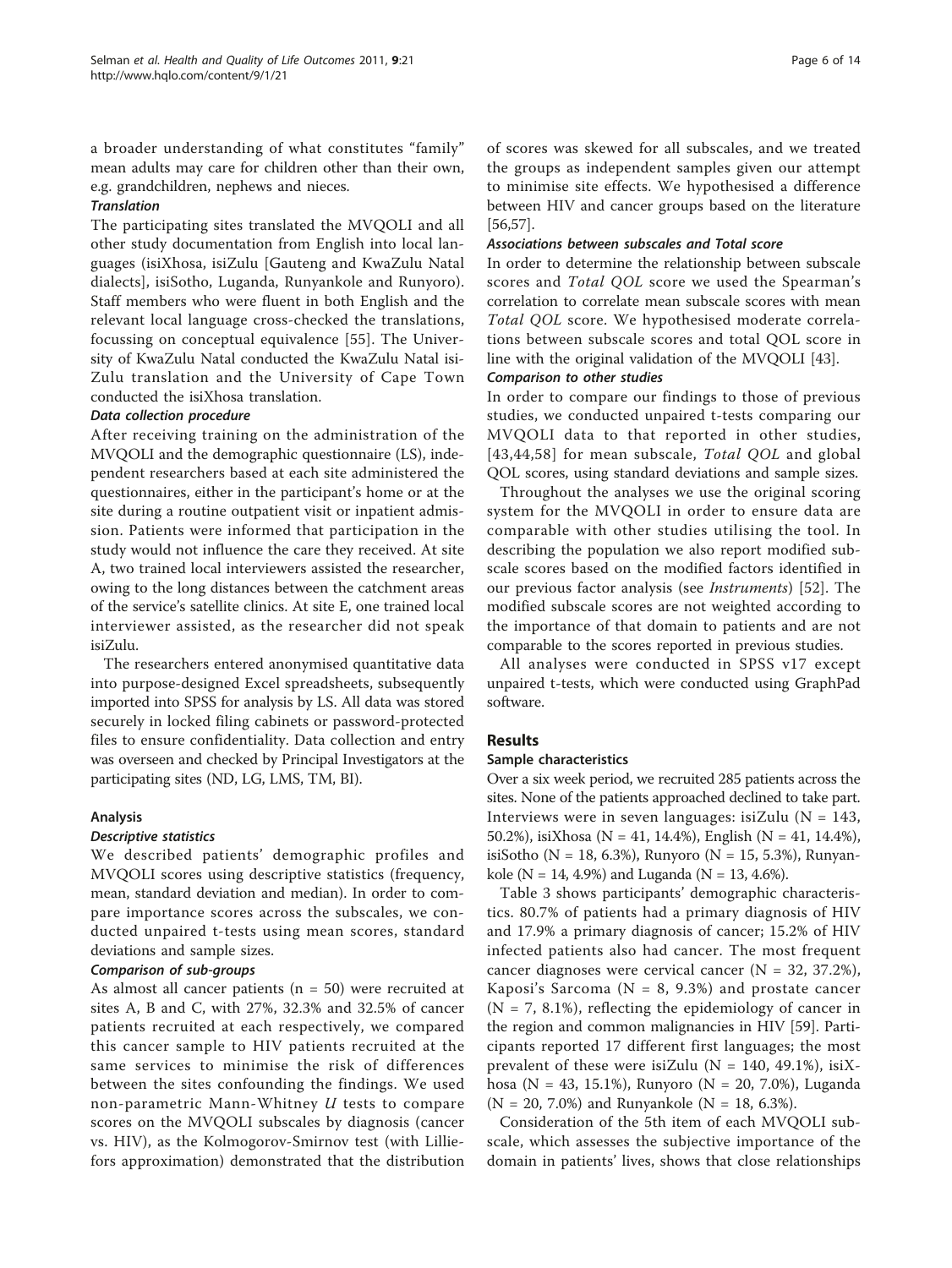<span id="page-6-0"></span>Table 3 Demographic characteristics

| Demographic characteristic       | Patients ( $N = 285$ )   |
|----------------------------------|--------------------------|
| Age                              |                          |
| Mean (SD)                        | 40.1 (12.8)              |
| Range                            | 18-88                    |
| Gender                           |                          |
| Female                           | 197 (69.1%)              |
| Responsible for children?        |                          |
| Yes                              | 232 (81.4%)              |
| Mean no. children (SD)           | $3.1$ $(2.0)$ 1-12       |
| Range                            |                          |
| Household size                   |                          |
| Mean (SD)                        | 5.3 $(2.5)$ <sup>a</sup> |
| Range                            | $1 - 14a$                |
| <b>Location of home</b>          |                          |
| Urban                            | 53 (18.6%)               |
| Peri-urban                       | 53 (18.6%)               |
| Rural                            | 179 (62.8%)              |
| Primary diagnosis                |                          |
| <b>MND</b>                       | $1(0.4\%)$               |
| Korsakoff's syndrome             | $1(0.4\%)$               |
| <b>Multiple Sclerosis</b>        | $1(0.4\%)$               |
| Systemic lupus erythematosus     | $1(0.4\%)$               |
| Cancer only                      | 51 (17.9%)               |
| <b>HIV</b>                       | 230 (80.7%)              |
| Of HIV+ pts: On ART              | 127 (55.2%) <sup>b</sup> |
| Prior AIDS diagnosis             | 192 (83.5%)              |
| Dual HIV-cancer diagnosis        | 35 (15.2%)               |
| <b>ECOG Functional status</b>    |                          |
| <b>Fully active</b>              | 21 (7.4%)                |
| <b>Restricted</b>                | 65 (22.8%)               |
| <b>Ambulatory</b>                | 79 (27.7%)               |
| Limited self care                | 87 (30.5%)               |
| Completely disabled              | 33 (11.6%)               |
| Primary place of palliative care |                          |
| Home                             | 180 (63.2%)              |
| Inpatient                        | 74 (26%)                 |
| Outpatient                       | 13 (4.6%)                |
| Day care                         | 18 (6.3%)                |
| Weeks under palliative care      |                          |
| Mean (SD)                        | 46.0 (74.8)              |
| Median                           | 12.0                     |
| Range                            | 0-468                    |
| <sup>a</sup> 3 missing.          |                          |

<sup>b</sup>1 missing.

(item 15) were most important across the sample (mean 4.13, SD 0.69), closely followed by feeling at peace (item 20) (4.12, SD 0.69) and having a sense of meaning in life (item 25) (4.10, SD 0.65), followed by being active (item 10) (3.84, SD 0.92), and physical comfort (item 5) (2.58, SD 1.12). These items correspond to the *Interpersonal*,

Wellbeing, Transcendent, Function and Symptoms domains respectively. None of the differences between scores were significant at  $p < 0.05$ .

Comparison of the mean scores on the MVQOLI subscales shows that patients scored most poorly (i.e. with least positive contribution to QOL) on the Function subscale, followed by Well being, Symptoms, Transcendent and Interpersonal subscales (Table [4](#page-7-0)). However, relatively high mean subscale scores may mask a significant proportion of patients scoring poorly on individual items. For example, 165 patients (57.9%) agreed/agreed strongly with the statement 'The longer I am ill, the more I worry about things 'getting out of control'' (item 19); 115 (40.4%) patients agreed/agreed strongly with 'I feel more disconnected from all things now than I did before my illness' (item 21); and 78 (30.9%) agreed/ agreed strongly with 'I have less of a sense of meaning in my life now than I have had in the past' (item 22).

Scores for the modified MVQOLI factors based on [[52\]](#page-12-0) are presented in Table [5.](#page-7-0) Symptom and Interpersonal scores on the modified factors were relatively high, while Function score was low. Modified subscale scores for the other two domains lie between these values. As weighting items are removed in the modified subscales, these scores do not reflect the subjective importance of the domain to patients' QOL, with consequent variation in the relative ranking of the original and modified mean subscale scores.

# Comparison of sub-groups

Comparison of scores by diagnosis showed that patients with cancer at sites A, B and C scored significantly higher (i.e. better) than patients with HIV infection at those sites on *Wellbeing* ( $Z = -2.778$ ,  $p = 0.005$ ) and Transcendent ( $Z = -2.693$ ,  $p = 0.007$ ) subscales, and on Total QOL score  $(Z = -2.564, p = 0.01)$  (Table [4\)](#page-7-0).

# Associations between subscales and Total score

Correlations between subscale scores and Total QOL were as follows: Transcendent ( $r = 0.768$ ); Well being (0.719), Interpersonal (0.661), Function (0.604) and Symptoms (0.382). The global QOL score was most weakly correlated with Total QOL (r = 0.365). All correlations were significant ( $p < 0.001$ ).

# Comparison to other studies

Table [6](#page-8-0) compares the subscale, Total and global QOL scores from this study with those from other studies using the MVQOLI [[43,44](#page-12-0),[58](#page-12-0)]. The American studies involved advanced cancer [[58\]](#page-12-0) and mixed advanced cancer and organ failure populations, [[43](#page-12-0)] while the Ugandan study surveyed advanced AIDS patients using a modified but comparable version of the MVQOLI [[44\]](#page-12-0).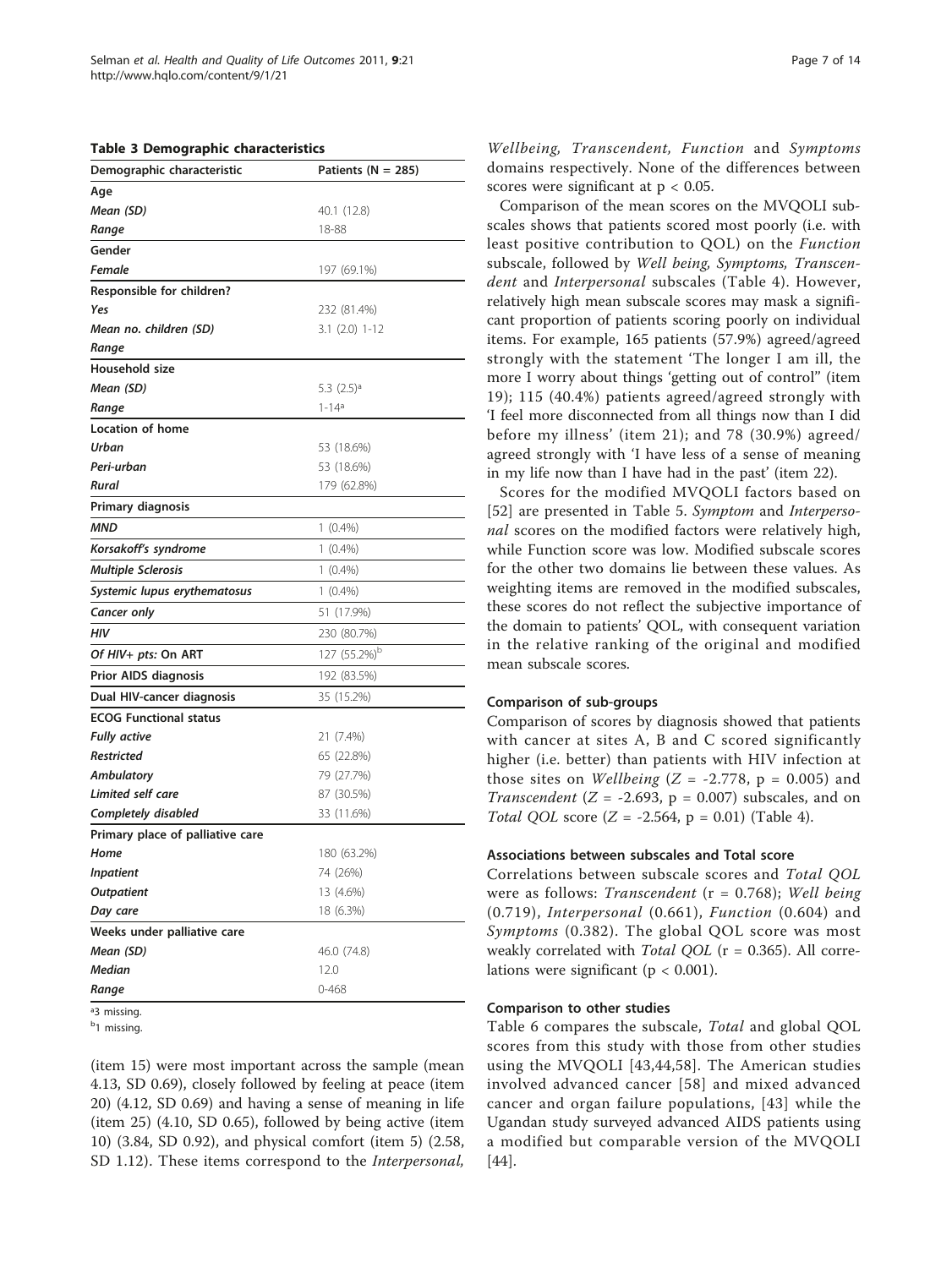| <b>MVQOLI</b> score      | Overall mean $(SD)$ (N = 285) | Cancer mean $(SD)$ $(N = 50)$ | HIV mean $(SD)$ (N = 115)   | P        | 7        |
|--------------------------|-------------------------------|-------------------------------|-----------------------------|----------|----------|
| Global QOL               | 2.81(1.04)                    | 2.94(0.98)                    | 2.90(0.95)                  | 0.78     | $-0.279$ |
| Symptom subscale         | 5.38 (7.32)                   | 7.68 (7.73)                   | 5.88 (8.49)                 | 0.49     | $-0.694$ |
| <b>Function subscale</b> | 0.21(11.62)                   | 1.04 (10.68)                  | $-1.10(11.71)$              | 0.96     | $-0.051$ |
| Interpersonal subscale   | 9.53 $(12.78)^a$              | 14.52 (11.15)                 | $11.18(11.91)^a$            | 0.07     | $-1.846$ |
| Well being subscale      | 2.59(12.12)                   | 3.95(12.17)                   | $-1.75(12.69)$              | $0.005*$ | $-2.778$ |
| Transcendent subscale    | 5.50 $(12.03)^{c}$            | $8.79(13.37)^b$               | 5.57 $(11.23)$ <sup>d</sup> | $0.007*$ | $-2.693$ |
| <b>Total score</b>       | 17.32 (3.70) <sup>e</sup>     | 18.44 (3.64) <sup>b</sup>     | $16.94~(3.61)^c$            | $0.01*$  | $-2.564$ |

<span id="page-7-0"></span>Table 4 MVQOLI scores overall and comparison by diagnosis (Mann-Whitney U test)

\*Significant at  $p < 0.05$ .

 $a^a$ Missing n = 2.

<sup>b</sup>Missing n = 1.

 $\mathrm{c}^{\mathrm{c}}$ Missing n = 8.

<sup>d</sup>Missing = 7.

<sup>e</sup>Missing n = 9.

# **Discussion**

The mean global QOL score among patients in South Africa and Uganda who were recruited into this study was 2.81 out of a maximum of 5, and the mean Total QOL score was 17.32 (possible range 0 to 30). Overall, patients in this study exhibited relatively poor QOL in comparison to studies using the MVQOLI in the USA (Table [6\)](#page-8-0). In particular, mean Interpersonal and Transcendent scores were significantly lower in our sample than in all previous studies using the MVQOLI both in the USA [[43](#page-12-0),[58\]](#page-12-0) and Uganda, [[44\]](#page-12-0) indicating worse QOL in these domains. Our data go against the findings of a qualitative study in Kenya which found that patients' psychological, social and spiritual needs were met by family members, the community and faith groups, [\[31\]](#page-12-0) and suggest that this is not always the case. The mean *Transcendent* score in our study (5.50) is especially low given the next lowest mean score found on this subscale was 14.10, reported by Steele et al in their study of home hospice cancer patients in the USA [[58\]](#page-12-0).

However, overall, patients in our study reported significantly better scores on the Symptom subscale than AIDS patients in Uganda and home hospice patients' in Steele et al's USA study [[58\]](#page-12-0). Patients in our study also had significantly better functional and psycho-spiritual wellbeing than AIDS patients in the Ugandan study [[44](#page-12-0)]. This may relate to the physical and psychological burden of living with AIDS and the fact that the patients in the Ugandan study were not receiving palliative care.

As in the Ugandan study, we found that the poorest QOL was reported in the function domain, followed by psycho-spiritual wellbeing (as measured by the Well being subscale), then physical symptoms. These domains were also the worst three in the US studies; however, in a different order: Byock and Merriman report poorest QOL in function, symptoms, and then psycho-spiritual well being; Steele et al report poorest QOL in psycho-spiritual well being, function, and then symptoms. However, in our study scores in the spiritual domain (measured by the Transcendent subscale) were also notably low, while in the other studies this was not the case [[43,44,58\]](#page-12-0).

Despite the pain and symptoms associated with incurable, progressive disease, physical comfort and being active were judged by participants in this study to be less important to QOL than close relationships, feeling at peace and having a sense of meaning in life, as shown by the relatively low scores on importance items 5 and 10, although these differences were not statistically significant. This is also reflected in the results of the correlation, which show that the Transcendent, Wellbeing

Table 5 Scores for modified MVQOLI factors (based on [[52\]](#page-12-0),  $N = 285$ )

| Modified MVQOLI subscale score*       | <b>Items</b>       | Mean (SD)         | Median | Interguartile range        | Respondent range |
|---------------------------------------|--------------------|-------------------|--------|----------------------------|------------------|
| Modified Symptom subscale             | 1, 3, 4            | 3.69(0.71)        | 4.0    | 3.33-4.00                  | ל-1              |
| <b>Modified Function subscale</b>     | 2, 6, 7, 8         | 2.83(0.91)        | 2.75   | 2.00-3.50                  | $1 - 4.75$       |
| Modified Interpersonal subscale       | 11, 12, 13, 14, 24 | 3.62 $(0.78)^a$   | 3.80   | $260 - 380$ <sup>a</sup>   | $12-5^a$         |
| Modified Well being subscale          | 16, 17, 18, 19, 23 | 3.18 $(0.81)^b$   | 3.20   | 260-380 <sup>b</sup>       | $1 - 5^{b}$      |
| <b>Modified Transcendent subscale</b> | 21, 22             | 3.25 $(1.05)^{a}$ | 3.50   | $2.00 - 4.00$ <sup>a</sup> | $1 - 5^a$        |

\*Mean score for included items (raw scores used for all items: 1 (worst possible) - 5 (best possible)).

<sup>a</sup>Missing n = 2.

 $^{\rm b}$ Missing n = 7.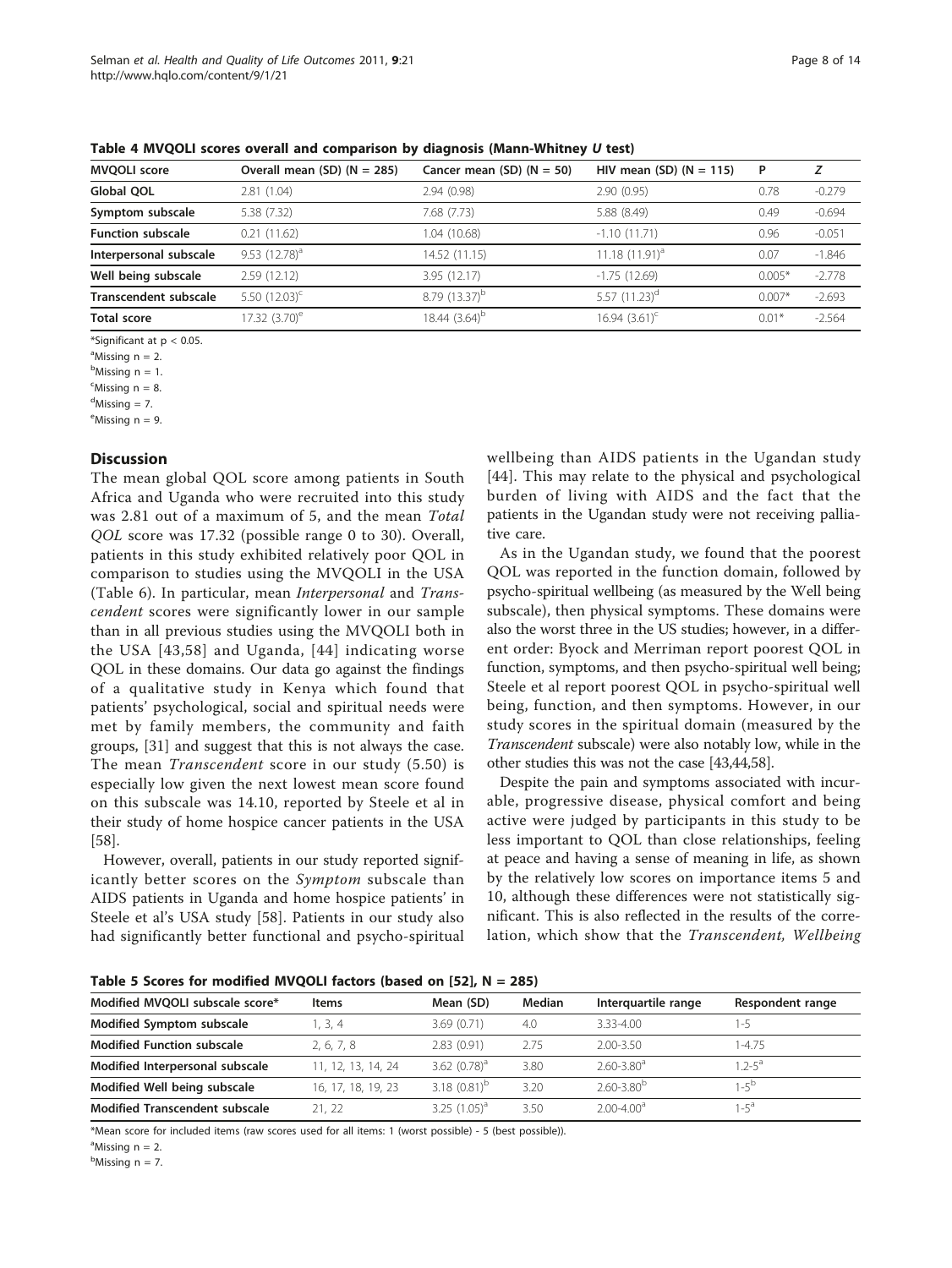| Study                      | Sample (N)                                                                                                                             |                     | Symptoms        | <b>Function</b> | Interpersonal          | Well being     | Transcendent    | Total           | Global QOL      |
|----------------------------|----------------------------------------------------------------------------------------------------------------------------------------|---------------------|-----------------|-----------------|------------------------|----------------|-----------------|-----------------|-----------------|
| This study                 | Palliative care patients, South Africa &<br>Uganda ( $N = 285$ unless stated)                                                          | Mean (SD)           | 5.38 (7.32)     | 0.21(11.62)     | 9.53 (12.78)           | 2.59(12.12)    | 5.50 (12.03)    | 17.32 (3.70)    | 2.81(1.04)      |
| Namisango et al 2007 [44]  | Advanced AIDS patients receiving HIV care<br>from community/home/outpatient clinic,<br>Uganda ( $N = 200$ )                            | Mean (SD)           | 1.70 (9.83)     | $-2.05(10.81)$  | 17.44 (13.03)          | $-1.39(12.90)$ | 16.08 (12.99)   | 16.27 (3.38)    | 2.68(0.95)      |
|                            |                                                                                                                                        | $\lceil (p) \rceil$ | $4.72$ (<0.001) | 2.17(0.03)      | $6.65$ (< $0.001$ )    | 3.47 (< 0.001) | 9.16 (< 0.001)  | 3.17(0.002)     | 1.40 (0.16)     |
| Byock & Merriman 1998 [43] | Community-based hospice patients, 68%<br>advanced cancer, 11% end-stage lung<br>disease, 8% end-stage heart disease, USA (N<br>$= 173$ | Mean (SD)           | 6.19(7.32)      | 6.09(15.27)     | <b>17.64</b> $(10.92)$ | 5.01 (14.45)   | 14.10 (13.00)   | 19.91(3.97)     | 3.39(1.07)      |
|                            |                                                                                                                                        | T(p)                | 1.15(0.25)      | $4.65$ (<0.001) | 6.94 (< 0.001)         | 1.92(0.06)     | 7.15 (< 0.001)  | $7.02$ (<0.001) | $5.72$ (<0.001) |
| Steele et al 2005 [58]     | Home hospice patients, 92.6% advanced<br>cancer, 3.9% HIV, 3.1% COPD, 0.4% other,<br>USA ( $N = 129$ )                                 | Mean (SD)           | 3.16(7.87)      | 1.72 (15.91)    | 14.01(11.11)           | 4.29 (14.46)   | 15.55(11.61)    | Not reported    | Not reported    |
|                            |                                                                                                                                        | T(p)                | 2.79(0.006)     | 1.09(0.28)      | 3.43 (< 0.001)         | 1.24 (0.21)    | $7.92$ (<0.001) |                 |                 |

<span id="page-8-0"></span>Table 6 Comparison with MVQOLI subscale scores from other studies

Note: Mean scores which are significantly higher than in our study are in bold; mean scores which are significantly lower are italicised.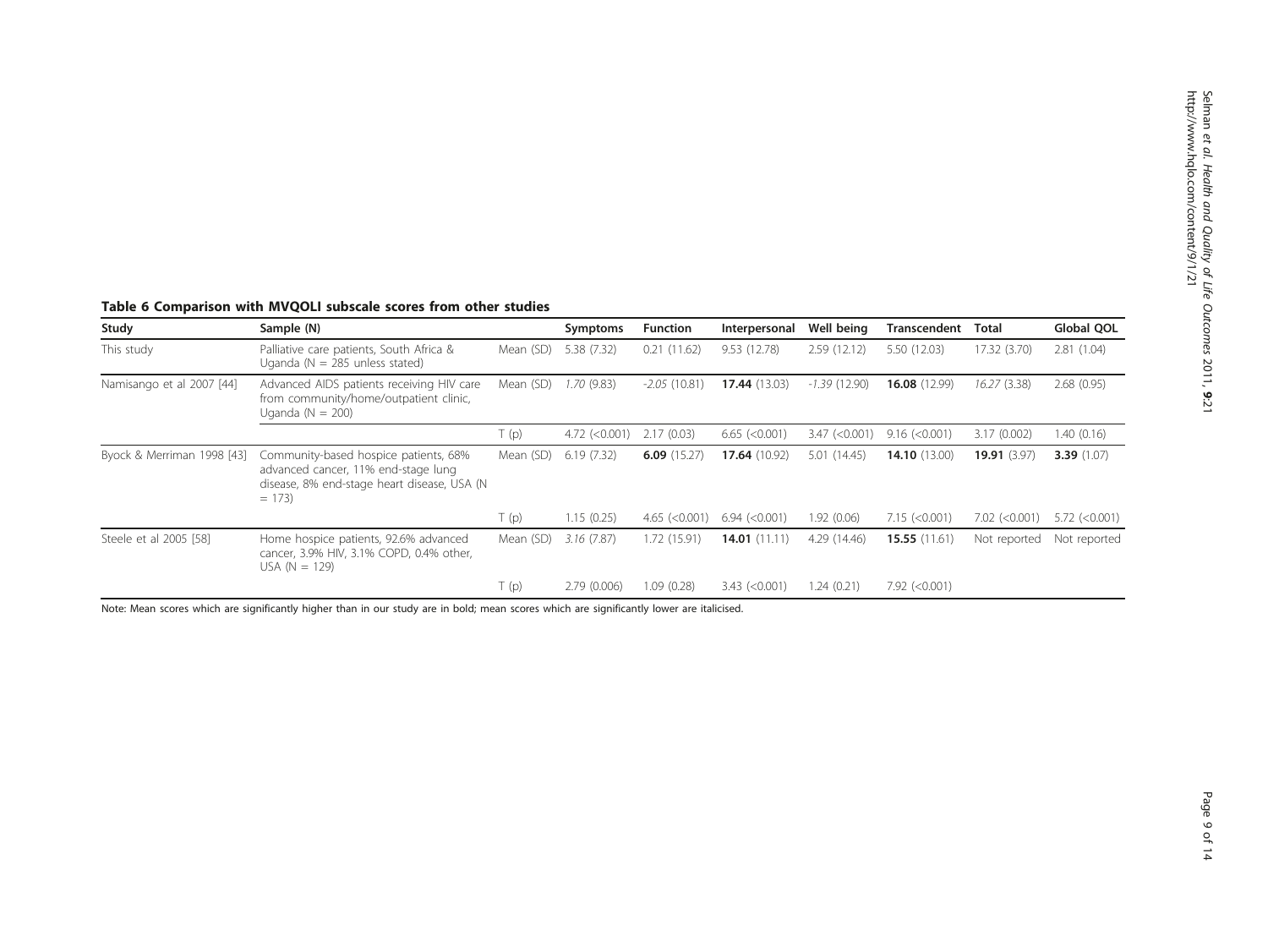and Interpersonal subscales are most highly correlated with Total QOL, with spiritual and psycho-spiritual domains reaching levels of strong correlation (r > 0.7). Our findings support other studies suggesting that physical symptoms and function are not as important to patients with life-limiting illness as other domains of QOL [[60](#page-12-0)-[63](#page-12-0)]. This finding could be due to the acceptance of discomfort and physical limitation and the reevaluation of goals that can occur through 'response shift' [[64](#page-12-0),[65](#page-12-0)]. There is evidence that cancer patients tend to readjust expectations to fit their current health and functional status, [\[66](#page-12-0)] and that patients in palliative care shift their values away from self-enhancement (e.g. power) and towards self-transcendence (e.g. benevolence) [[67\]](#page-12-0). These findings may reflect coping processes in the face of the uncertainty of living with an incurable, progressive disease [\[68](#page-12-0)].

Owing to the lower scores on importance items 5 and 10, the symptoms and function domains were accorded less weight in calculating the Total QOL score than the non-physical domains. However, despite this the Symptoms and Function subscales showed poor mean scores. This suggests that even if response shift or adaptation is evident in the relative importance allocated to the five domains, patients in this study nevertheless experienced considerable suffering and reduction of their QOL owing to uncontrolled or unacceptable symptoms and physical function.

Close relationships, feeling at peace and having a sense of meaning in life were rated as highly important by patients (mean 4.13, 4.13 and 4.10 out of 5 respectively). This supports the findings of other studies regarding the importance of interpersonal and spiritual domains in incurable progressive disease [\[35,61,69-](#page-12-0)[71\]](#page-13-0).

Our findings also suggest that patients with HIV receiving palliative care in South Africa and Uganda may experience poorer QOL than patients with cancer. HIV-infected patients scored significantly worse than cancer patients on Well being, Transcendence and Total QOL. In the USA, a study by Sherman et al found that patients with AIDS had lower total QOL scores, and lower psychological QOL than patients with advanced cancer; however, patients with AIDS had higher physical QOL scores [[72](#page-13-0)]. In a study of 2,864 HIV-infected adults in the USA, Hays et al found that patients with AIDS had significantly worse physical functioning and emotional well being than patients with prostate cancer [[57](#page-12-0)]. Our findings also support those of other studies in sub-Saharan Africa documenting the psychological and spiritual burden of living with HIV [[32](#page-12-0)] and the need for support in these areas [[73](#page-13-0)-[75](#page-13-0)].

Modified subscale scores based on factor analysis in this sample and reported elsewhere [\[52\]](#page-12-0) suggest that symptom control/acceptance of symptoms and interpersonal well being are relatively good, while physical function and acceptance of physical limitations is poor. Unlike the subscales in the original tool, the modified subscale scores are not weighted according to the subjective importance of the domains, and this should be noted when interpreting the modified scores. For example, although overall patients rate highest on symptoms and interpersonal well being with respect to the modified scores, once the weighting aspect is taken into consideration the beneficial impact of symptom control/acceptance of symptoms falls: interpersonal well being, rather than symptoms, has a more positive effect on QOL when the original tool scoring system is used.

Finally, it is interesting that global QOL as assessed by item 1 of the MVQOLI ('How would you rate your overall QOL?') was poorly correlated with Total QOL  $(r = 0.37)$ . A relatively low correlation between Total QOL and global QOL (r = 0.43) was also reported in the original validation of the tool in the USA [[46\]](#page-12-0), although this was higher (0.58) in the Ugandan study of advanced AIDS patients [\[44\]](#page-12-0). In our study setting the poor correlation between global QOL and Total QOL could suggest that the Total QOL score measures a construct different to QOL as understood by study participants. One reason may be that the tool does not assess socio-economic factors which might be of particularly relevance to patients in a resource-constrained setting. Hunger and stigma, for example, are prevalent in this population [[44](#page-12-0),[45](#page-12-0)] and could adversely affect QOL in a way not assessed by the MVQOLI in its current format.

# Limitations

Our study may have overestimated QOL in patients receiving palliative care in sub-Saharan Africa. South Africa and Uganda, where this study was conducted, are widely recognised as the two African countries with the most advanced provision of palliative care [\[6](#page-11-0)]. The services involved were not selected randomly; hence findings may not be generalisable across palliative care services in the two countries. Participating sites were some of the most well-established palliative care services in South Africa and Uganda; patients in this study are therefore likely to be receiving relatively high quality palliative care and may have higher QOL than patients at other services. In addition, patients were required to be well enough to participate in self-report data collection, which may bias our data against those with significant disease progression and nearing the end of life, who may have poorer QOL than patients in this sample. As our findings relate to patients receiving palliative care, it is worth noting that other people with life-limiting illness in sub-Saharan Africa have less access to care than this sample, and hence are likely to have poorer QOL [[5\]](#page-11-0). Further studies are required in other African settings.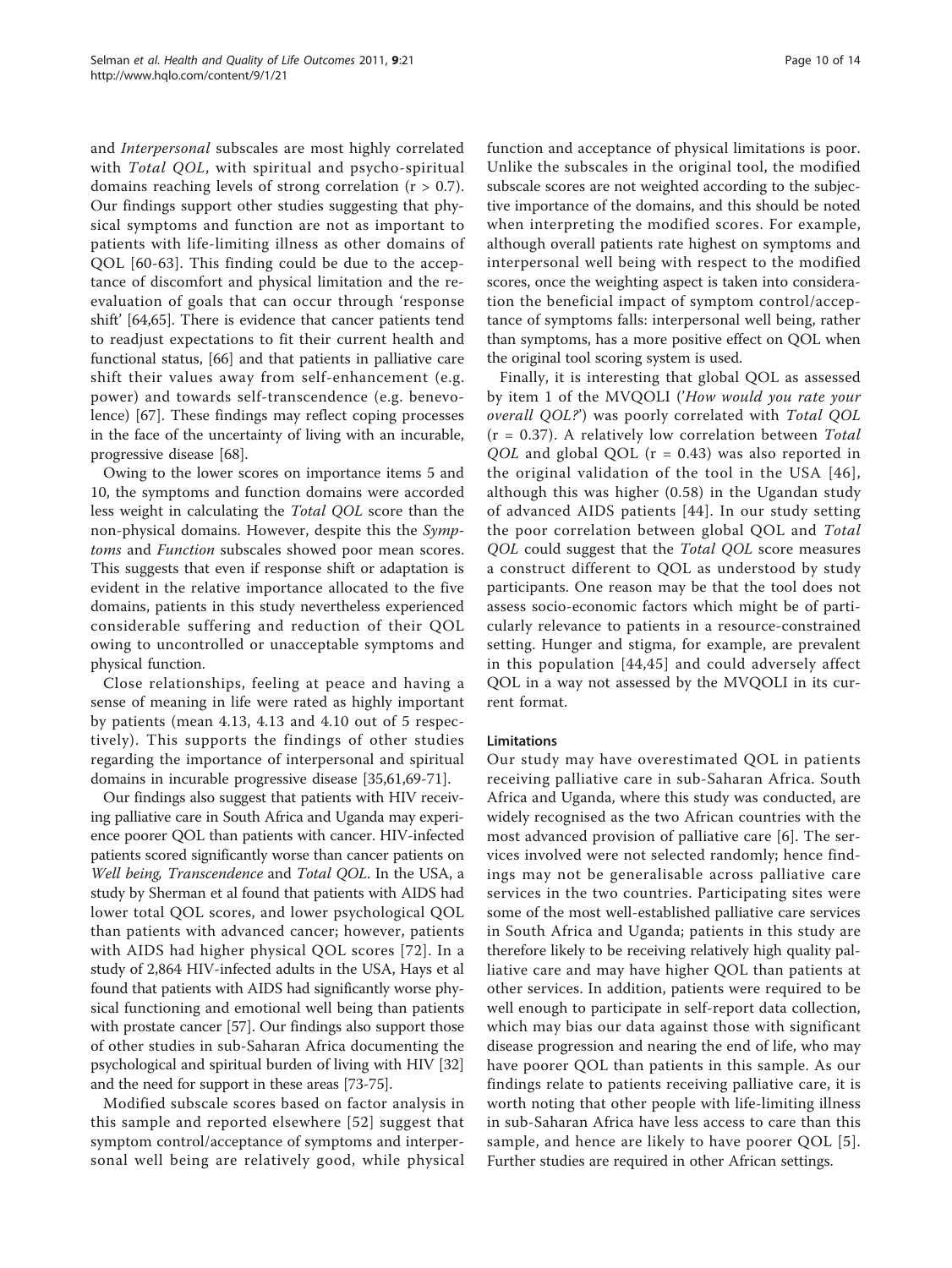Owing to resource constraints we were not able to use the best practice methods of double data entry and tool adaptation involving multiple translations, synthesis of translations, back translation, expert committee review and pretesting prior to psychometric testing of the MVQOLI [\[76](#page-13-0)]. Two academic departments carried out two of the translations. To minimise inaccuracies, all translations were cross-checked by bilingual palliative care staff and difficulties in translation were resolved through discussion with the local research team. While the factor analysis suggested the tool might be psychometrically appropriate for measuring QOL in this context, the translations utilised in this study would benefit from further investigation and cognitive testing in the future. The interpretation of our findings is therefore subject to modification on the basis of further testing of the MVQOLI in South African and Ugandan populations in the future.

Another limitation relates to the small cancer sample  $(n = 50)$  used when comparing MVQOLI scores in cancer and HIV diagnoses. As data were collected as part of a larger study focussing on psychometrics, no power calculation was used to determine sample size for this survey; hence our comparison of QOL domains by diagnosis should be interpreted cautiously. However, our comparison showed highly significant differences between the HIV and cancer samples for three out of six variables, despite the limited sample size.

The heterogeneity of the services and the populations they care for also affects the generalisability of findings. For example, at site D patients were recruited relatively close to admission (mean 2.9 weeks, SD 5.1), while patients at site E had been under palliative care for a mean of 122.3 weeks (SD 100.6). To take account of these variations we limited our comparison of cancer and HIV sub-groups to those services where the majority of cancer patients were recruited. However, there are likely to be demographic differences between patients in the two groups (e.g. gender, age) which we were not able to take into account in our analyses, hence our comparative findings should be interpreted with caution.

Finally, we used parametric t-tests to check for the significance of differences between our results and those of other studies (Table [6\)](#page-8-0), despite a lack of normality in the MVQOLI distributions in our study. However, this was the only comparison possible given the data reported in other studies.

# Clinical implications

Our findings suggest that patients receiving palliative care in South Africa and Uganda have poor QOL as measured by the MVQOLI. While physical function was the domain with the least positive impact on QOL in this study (Function subscale mean 0.21), psycho-spiritual well being had

the next least positive contribution (Wellbeing subscale mean 2.59). These findings show that it is vital to identify and meet the psychological and spiritual care needs of patients, as well as to rigorously assess and treat pain and other symptoms, and support patients in coping with their functional limitations. This requires multi-dimensional palliative care provided by a multi-professional team. Palliative care providers in sub-Saharan Africa are directed to local guidance on supportive and palliative care [[77](#page-13-0)], spiritual care [[78](#page-13-0)], and counselling [\[79\]](#page-13-0).

The significantly worse scores on Symptoms, Interpersonal and Transcendent subscales among HIV infected patients compared to cancer patients support other studies reporting high levels of physical and psychosocial symptoms [[32](#page-12-0),[80,81](#page-13-0)] and spiritual concerns [\[82\]](#page-13-0) in HIV.

Population level findings should be interpreted with caution clinically, as we found that relatively high mean subscale scores may mask a significant proportion of patients scoring poorly on individual items. Individual levels of QOL depend on a host of contextual factors, such as patient history, family and community relationships, and spiritual beliefs. The heterogeneity of patient experiences should therefore be taken into account by ensuring that multi-dimensional needs are assessed regularly and that care is patient-centred and tailored to individual patient and family needs.

# Future research

On the basis of our findings we recommend the following areas for future research. First, research is needed to explore the QOL of patients receiving palliative care in sub-Saharan Africa in different settings and using different models of care. Research focussed on specific settings and population groups would enable demographic and clinical predictors of QOL to be identified. Second, our findings support the need for research into psychological and spiritual aspects of patients' illness experience, as these areas are highly important to patients, are rated relatively poorly as domains of QOL, and are currently neglected in palliative care research in Africa. Third, our finding that physical function as measured by the MVQOLI has a significant negative effect on patients' QOL warrants further research. For example, it would be useful to explore current occupational therapy, counselling and home care provision in sub-Saharan Africa and evaluate the effect of these interventions on the functional domain of patients' QOL. Finally, future studies are needed to examine and if necessary improve the translations of the MVQOLI used in this study, explore the comprehension of specific translations through cognitive interviewing, and conduct further testing of the tool's validity, reliability and appropriateness, including assessment of weighting and scoring systems and exploration of factor loadings in populations from different African countries.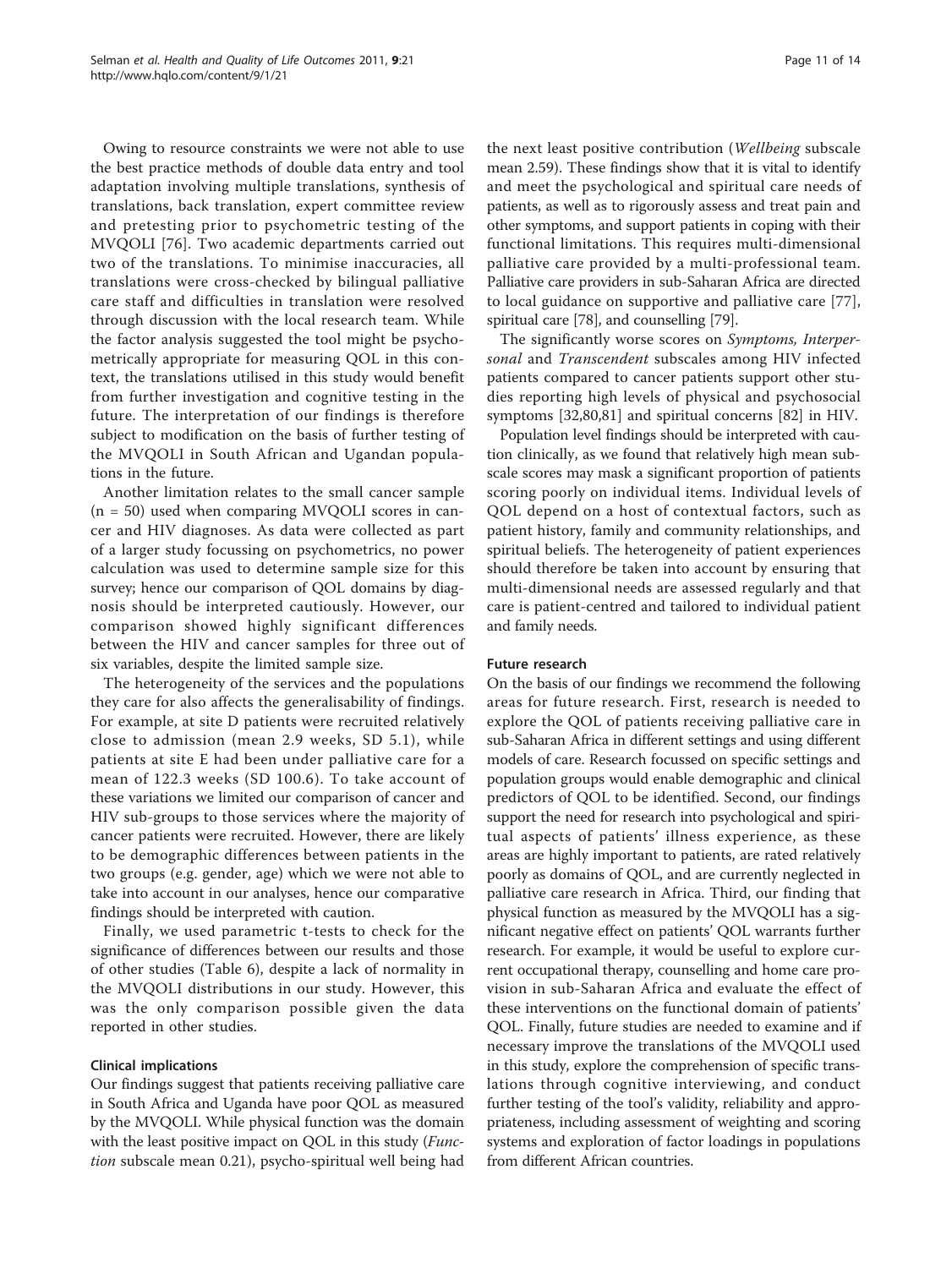# <span id="page-11-0"></span>Conclusions

Patients receiving palliative care in South Africa and Uganda have poor QOL as measured by the MVQOLI, and in comparison to hospice patients in the USA. Patients with HIV infection in this population may be at increased risk of poor QOL when compared to patients with a primary diagnosis of cancer, particularly with respect to psychological and spiritual domains.

In this study, close relationships, feeling at peace and having a sense of meaning in life were overall more important to patients than being active or physical comfort, indicating the particular relevance of family, friends and spiritual concerns in this patient group. This supports the need for QOL scales to include psychosocial and spiritual items and not to neglect these aspects of patient experience by focussing solely on physical symptoms. It is vital to identify and meet the psychological and spiritual care needs of patients, as well as to assess and manage pain and other symptoms and functional limitations in this population. QOL is a key outcome of palliative care and should be assessed in future research evaluating interventions and models of care in Africa, in order to inform the provision of palliative care in the region.

#### Acknowledgements

We are grateful to Cicely Saunders International and the BIG Lottery Fund UK for supporting this study under grant number IG/1/010141040. We thank Claire Gillespie and Penny Gwacela at South Coast Hospice and Patricia Ndlovu at Philanjalo Hospice for assistance with data collection, the patients who participated in the study, the clinical teams at each participating site who assisted in recruitment, and Christina Ramsenthaler at King's College London for her comments on an earlier draft of this paper. The study sponsor (the BIG Lottery Fund UK) had no role in study design; the collection, analysis and interpretation of data; the writing of the report; or the decision to submit the paper for publication.

#### Author details

<sup>1</sup>King's College London, Dept. Palliative Care, Policy and Rehabilitation, Cicely Saunders Institute, Bessemer Road, Denmark Hill, London SE5 9PJ, UK. <sup>2</sup>Hospice Africa Uganda, PO Box 7757, Makindye, Kampala, Uganda. <sup>3</sup>The Division of Palliative Care, Department of Internal Medicine, University of the Witwatersrand, Theatre Road, The Chris Hani Baragwanath Hospital, Soweto, South Africa. <sup>4</sup>Formerly of the African Palliative Care Association, PO Box 72518, Plot 850, Dr Gibbons Road, Kampala, Uganda. <sup>5</sup>Hospice Palliative Care Association of South Africa, PO Box 38785, Howard Place, 7450 Suite 11a, Lonsdale Building, Lonsdale Way, Pinelands, 7430, Cape Town, South Africa. <sup>6</sup>Palliative Medicine Unit, Faculty of Health Sciences, University of Cape Town, Observatory 7925, Cape Town, South Africa. <sup>7</sup>Church of Scotland Hospital, P/Bag X502, Tugela Ferry 3010, KwaZulu Natal, South Africa. <sup>8</sup>Infectious Diseases Institute, Faculty of Medicine, Makerere University, PO Box 22418, Kampala, Uganda. <sup>9</sup>Msunduzi Hospice, Head Office, PO Box 22023, Mayors Walk 3208, Pietermaritzburg, KwaZulu Natal, South Africa.

#### Authors' contributions

RH and IJH won funding. RH, IJH, and LS designed the study. LS and RH trained the nurses and oversaw data collection. GA, TM, and KM recruited participants and conducted, transcribed, and translated interviews. ND, LG, TM, LS, JD and BI supervised translation, recruitment, data collection and data entry. LS analysed the data and wrote the first draft of the paper. IJH and RH provided support in overseeing the analysis and revision of the

drafts. All authors commented on and contributed to the final draft. RH is the quarantor.

#### Competing interests

The authors declare that they have no competing interests.

Received: 19 October 2010 Accepted: 8 April 2011 Published: 8 April 2011

#### References

- UNAIDS: AIDS Epidemic Update 2007 Geneva; 2007
- 2. UNAIDS, WHO: UNAIDS/WHO 2006 Report on the global AIDS epidemic 2006.
- 
- 3. Morris K: [Cancer? In Africa?](http://www.ncbi.nlm.nih.gov/pubmed/12517528?dopt=Abstract) Lancet Oncology 2003, 4:5.<br>4. Parkin P, Sitas F, Chirenje M, Stein L, Abratt R, Wabinga Parkin P, Sitas F, Chirenje M, Stein L, Abratt R, Wabinga H: Part I: Cancer in Indigenous Africans - burden, distribution, and trends. Lancet Oncology 2008, 9:383-692.
- 5. Harding R, Higginson IJ: [Palliative care in sub-Saharan Africa.](http://www.ncbi.nlm.nih.gov/pubmed/15936427?dopt=Abstract) Lancet 2005, 365:1971-1977.
- 6. Clark D, Wright M, Hunt J, Lynch T: Hospice and Palliative Care Development in Africa: A Multi-Method Review of Services and Experiences. J Pain Symp Manage 2007, 33:698-710.
- 7. WHO: Equitable access to essential medicines: A framework of collective action 2004.
- 8. Soares L: Poor social conditions, criminality and urbal violence: unmentioned barriers for effective cancer pain control at the end of life. J Pain Symp Manage 2003, 26:693-695.
- 9. Swartz L, Dick J: [Managing chronic disease in less developed countries.](http://www.ncbi.nlm.nih.gov/pubmed/12399322?dopt=Abstract) BMJ 2002, 325:914-915.
- 10. Harding R, Stewart K, Marconi K, O'Neill JF, Higginson IJ: [Current HIV/AIDS](http://www.ncbi.nlm.nih.gov/pubmed/14572317?dopt=Abstract) [end-of-life care in sub-Saharan Africa: a survey of models, services,](http://www.ncbi.nlm.nih.gov/pubmed/14572317?dopt=Abstract) [challenges and priorities.](http://www.ncbi.nlm.nih.gov/pubmed/14572317?dopt=Abstract) BMC Public Health 2003, 3:33.
- 11. Ministry of Health RoU: National Sector Strategic Plan 2000/01 2004/05. Kampala, Ministry of Health; 2000.
- 12. Jagwe J, Merriman A: Uganda: Delivering Analgesia in Rural Africa: Opioid Availability and Nurse Prescribing. J Pain Symp Manage 2007, 33:547-551.
- 13. Logie DE, Harding R: [An evaluation of a morphine public health](http://www.ncbi.nlm.nih.gov/pubmed/16092958?dopt=Abstract) [programme for cancer and AIDS pain relief in Sub-Saharan Africa.](http://www.ncbi.nlm.nih.gov/pubmed/16092958?dopt=Abstract) BMC Public Health 2005, 5:82.
- 14. Gwyther E: South Africa: The status of palliative care. J Pain Symp Manage 2002, 24:236-238.
- 15. Beck SL, Aocn : Health policy, health services, and cancer pain management in the New South Africa. J Pain Symp Manage 1999, 17:16-26.
- 16. Uys LR: [Evaluation of the integrated community-based home care](http://www.ncbi.nlm.nih.gov/pubmed/11971606?dopt=Abstract) [model.](http://www.ncbi.nlm.nih.gov/pubmed/11971606?dopt=Abstract) Curationis 2001, 24:75-82.
- 17. Department of Health GPG: Speech by Gauteng Health MEC Brian Hlongwa at the launch of the Centre for Excellent Palliative Care at Chris Hani Baragwanath Hospital, Soweto. 2008.
- 18. Harding R, Powell RA, Downing J, Connor SR, Mwangi-Powell F, Defilippi K, Cameron S, Garanganga E, Kikule E, Alexander C: Generating an African palliative care evidence base: The context, need, challenges and strategies. J Pain Symp Manage 2008, 36:304-309.
- 19. WHOQOL Group: The World Health Organization Quality of Life assessment (WHOQOL): Position paper from the World Health Organization. Soc Sci Med 1995, 46:1569-1585.
- 20. Addington-Hall J, Kalra L: [Measuring quality of life: Who should measure](http://www.ncbi.nlm.nih.gov/pubmed/11397754?dopt=Abstract) [quality of life?](http://www.ncbi.nlm.nih.gov/pubmed/11397754?dopt=Abstract) BMJ 2001, 322:1417-1420.
- 21. Jocham HR, Dassen T, Widdershoven G, Halfens R: [Quality of life in](http://www.ncbi.nlm.nih.gov/pubmed/16911060?dopt=Abstract) [palliative care cancer patients: a literature review.](http://www.ncbi.nlm.nih.gov/pubmed/16911060?dopt=Abstract) J Clin Nurs 2006, 15:1188-1195.
- 22. WHO definition of palliative care. [\[http://www.who.int/cancer/palliative/](http://www.who.int/cancer/palliative/definition/en/) [definition/en/\]](http://www.who.int/cancer/palliative/definition/en/).
- 23. Higginson IJ, Carr AJ: [Measuring quality of life: Using quality of life](http://www.ncbi.nlm.nih.gov/pubmed/11375237?dopt=Abstract) [measures in the clinical setting.](http://www.ncbi.nlm.nih.gov/pubmed/11375237?dopt=Abstract) BMJ 2001, 322:1297-1300.
- 24. Albers G, Echteld MA, de Vet HC, Onwuteaka-Philipsen BD, van der Linden MH, Deliens L: [Evaluation of quality-of-life measures for use in](http://www.ncbi.nlm.nih.gov/pubmed/19843620?dopt=Abstract) [palliative care: a systematic review.](http://www.ncbi.nlm.nih.gov/pubmed/19843620?dopt=Abstract) PALLIAT MED 2010, 24:17-37.
- 25. Harding R, Dinat N, Sebuyira LM: Measuring and improving palliative care in South Africa: multiprofessional clinical perspectives on development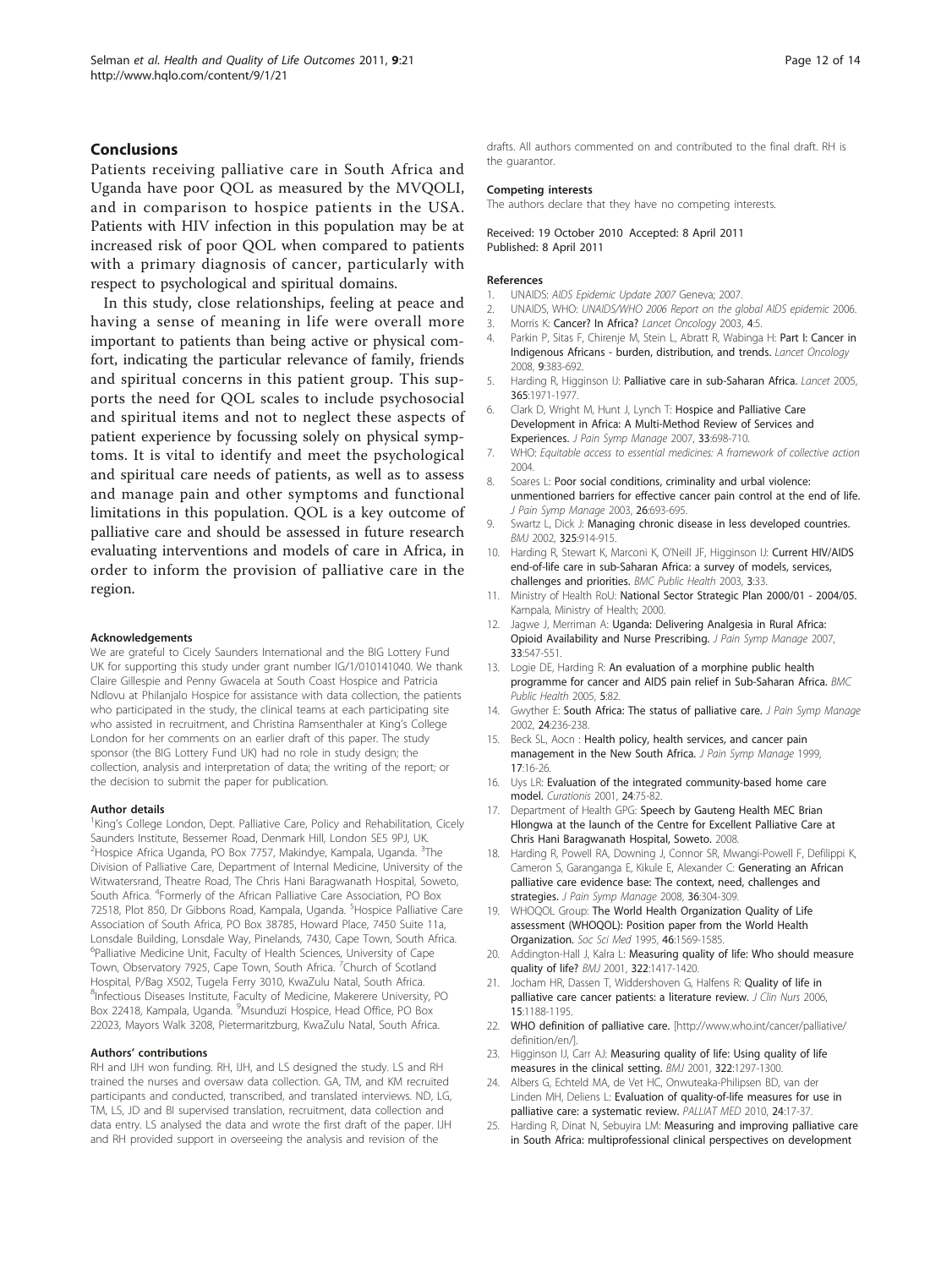<span id="page-12-0"></span>and application of appropriate outcome tools. Progress in Palliative Care 2007, 15:55-59.

- 26. Powell RA, Downing J, Radbruch L, Mwangi-Powell F, Harding R: [Advancing palliative care research in sub-Saharan Africa: from the](http://www.ncbi.nlm.nih.gov/pubmed/19039055?dopt=Abstract) [Venice declaration, to Nairobi and beyond.](http://www.ncbi.nlm.nih.gov/pubmed/19039055?dopt=Abstract) PALLIAT MED 2008, 22:885-887.
- 27. Sepulveda C, Habiyambere V, Amandua J, Borok M, Kikule E, Mudanga B, Ngoma T, Solomon B: [Quality care at the end of life in Africa.](http://www.ncbi.nlm.nih.gov/pubmed/12881267?dopt=Abstract) BMJ 2003, 327:209-213.
- 28. Sukati NA, Mndebele SC, Makoa ET, Ramukumba TS, Makoae LN, Seboni NM, Human S, Holzemer WL: [HIV/AIDS symptom management in](http://www.ncbi.nlm.nih.gov/pubmed/15733810?dopt=Abstract) [Southern Africa.](http://www.ncbi.nlm.nih.gov/pubmed/15733810?dopt=Abstract) J Pain Symptom Manage 2005, 29:185-192.
- 29. Campbell C, Foulis CA, Maimane S, Sibiya Z: "[I Have an Evil Child at My](http://www.ncbi.nlm.nih.gov/pubmed/15855456?dopt=Abstract) [House": Stigma and HIV/AIDS Management in a South African](http://www.ncbi.nlm.nih.gov/pubmed/15855456?dopt=Abstract) [Community.](http://www.ncbi.nlm.nih.gov/pubmed/15855456?dopt=Abstract) Am J Public Health 2005, 95:808-815.
- 30. Selman L, Higginson IJ, Agupio G, Dinat N, Downing J, Gwyther L, Mashao T, Mmoledi K, Moll AP, Sebuyira LM, et al: [Meeting information](http://www.ncbi.nlm.nih.gov/pubmed/19386672?dopt=Abstract) [needs of patients with incurable progressive disease and their families](http://www.ncbi.nlm.nih.gov/pubmed/19386672?dopt=Abstract) [in South Africa and Uganda: multicentre qualitative study.](http://www.ncbi.nlm.nih.gov/pubmed/19386672?dopt=Abstract) BMJ 2009, 338:b1326.
- 31. Murray SA, Grant E, Grant A, Kendall M: [Dying from cancer in developed](http://www.ncbi.nlm.nih.gov/pubmed/12586671?dopt=Abstract) [and developing countries: lessons from two qualitative interview studies](http://www.ncbi.nlm.nih.gov/pubmed/12586671?dopt=Abstract) [of patients and their carers.](http://www.ncbi.nlm.nih.gov/pubmed/12586671?dopt=Abstract) BMJ 2003, 326:368.
- 32. Makoae LN, Seboni NM, Molosiwa K, Moleko M, Human S, Sukati NA, Holzemer WL: [The symptom experience of people living with HIV/AIDS](http://www.ncbi.nlm.nih.gov/pubmed/16433114?dopt=Abstract) [in southern Africa.](http://www.ncbi.nlm.nih.gov/pubmed/16433114?dopt=Abstract) JANAC 2005, 16:22-32.
- 33. Bajunirwe F, Tisch DJ, King CH, Arts EJ, Debanne SM, Sethi AK: Quality of life and social support among patients receiving antiretroviral therapy in Western Uganda. AIDS Care: Psychological and Socio-medical Aspects of AIDS/HIV 2009, 21:271-279.
- 34. Mast TC, Kigozi G, Wabwire-Mangen F, Black R, Sewankambo N, Serwadda D, Gray R, Wawer M, Wu AW: [Measuring quality of life among](http://www.ncbi.nlm.nih.gov/pubmed/14660146?dopt=Abstract) [HIV-infected women using a culturally adapted questionnaire in Rakai](http://www.ncbi.nlm.nih.gov/pubmed/14660146?dopt=Abstract) [district, Uganda.](http://www.ncbi.nlm.nih.gov/pubmed/14660146?dopt=Abstract) AIDS Care 2004, 16:81-94.
- 35. Cohen SRM: Existential well-being is an important determinant of quality of life: Evidence from the McGill Quality of Life Questionnaire. Cancer 1996, 77:01.
- 36. Peltzer K, Phaswana-Mafuya N: Health-related quality of life in a sample of HIV-infected South Africans. African Journal of AIDS Research 2008, 7:209-218.
- 37. The WHOQOL HIV Group: [Initial steps to developing the World Health](http://www.ncbi.nlm.nih.gov/pubmed/12745402?dopt=Abstract) Organization'[s Quality of Life Instrument \(WHOQOL\) module for](http://www.ncbi.nlm.nih.gov/pubmed/12745402?dopt=Abstract) [international assessment in HIV/AIDS.](http://www.ncbi.nlm.nih.gov/pubmed/12745402?dopt=Abstract) AIDS Care 2003, 15:347-357.
- 38. O'Connell K, Skevington S, Saxena S, WHOQOL HIV Group: [Preliminary](http://www.ncbi.nlm.nih.gov/pubmed/12899909?dopt=Abstract) development [of the World Health Organsiation](http://www.ncbi.nlm.nih.gov/pubmed/12899909?dopt=Abstract)'s Quality of Life HIV [instrument \(WHOQOL-HIV\): analysis of the pilot version.](http://www.ncbi.nlm.nih.gov/pubmed/12899909?dopt=Abstract) Soc Sci Med 2003, 57:1259-1275.
- 39. O'Connell KA, Saxena S, Skevington SM, WHOQOL HIV Group: WHOQOL-HIV for quality of life assessment among people living with HIV and AIDS: Results from the field test. AIDS Care 2004, 16:889.
- 40. Pedroso B, Pilatti LA, de Francisco AC, dos Santos CB: [Quality of life](http://www.ncbi.nlm.nih.gov/pubmed/20390517?dopt=Abstract) [assessment in people with HIV: analysis of the WHOQOL-HIV syntax.](http://www.ncbi.nlm.nih.gov/pubmed/20390517?dopt=Abstract) AIDS Care 2010, 22:361-372.
- 41. Hearn J, Higginson IJ: Outcome measures in palliative care for advanced cancer patients: a review. J Public Health 1997, 19:193-199.
- Higginson IJ: [Quality criteria valuable with slight modification.](http://www.ncbi.nlm.nih.gov/pubmed/17998089?dopt=Abstract) Journal of Clinical Epidemiology 2007, 60:1315.
- 43. Byock I, Merriman MP: [Measuring quality of life for patients with terminal](http://www.ncbi.nlm.nih.gov/pubmed/9743822?dopt=Abstract) [illness: the Missoula-VITAS quality of life index.](http://www.ncbi.nlm.nih.gov/pubmed/9743822?dopt=Abstract) PALLIAT MED 1998, 12:231-244.
- 44. Namisango E, Katabira E, Karamagi C, Baguma P: [Validation of the](http://www.ncbi.nlm.nih.gov/pubmed/17280924?dopt=Abstract) [Missoula-Vitas Quality-of-Life Index among patients with advanced AIDS](http://www.ncbi.nlm.nih.gov/pubmed/17280924?dopt=Abstract) [in urban Kampala, Uganda.](http://www.ncbi.nlm.nih.gov/pubmed/17280924?dopt=Abstract) J Pain Symptom Manage 2007, 33:189-202.
- 45. Harding R, Selman L, Agupio G, Dinat N, Downing J, Gwyther L, Mashao T, Mmoledi K, Mpanga Sebuyira L, Ikin B, et al: [The prevalence and burden](http://www.ncbi.nlm.nih.gov/pubmed/20822896?dopt=Abstract) [of symptoms amongst cancer patients attending palliative care in two](http://www.ncbi.nlm.nih.gov/pubmed/20822896?dopt=Abstract) [African countries.](http://www.ncbi.nlm.nih.gov/pubmed/20822896?dopt=Abstract) European Journal of Cancer 2011, 47:51-56.
- 46. Harding R, Selman L, Agupio G, Dinat N, Downing J, Gwyther L, Mashao T, Mmoledi K, Moll T, Mpanga Sebuyira L, et al: [Validation of a core outcome](http://www.ncbi.nlm.nih.gov/pubmed/20100332?dopt=Abstract) [measure for palliative care in Africa: the APCA African Palliative](http://www.ncbi.nlm.nih.gov/pubmed/20100332?dopt=Abstract) [Outcome Scale.](http://www.ncbi.nlm.nih.gov/pubmed/20100332?dopt=Abstract) Health and Quality of Life Outcomes 2010, 8:10.
- 47. George LK: [Research design in end-of-life research: state of science.](http://www.ncbi.nlm.nih.gov/pubmed/12415138?dopt=Abstract) Gerontologist 2002, 42(Spec No 3):86-98.
- 48. Creed-Kanashiro H, Ore B, Scurrah M, Gil A, Penny M: [Conducting Research](http://www.ncbi.nlm.nih.gov/pubmed/15795463?dopt=Abstract) [in Developing Countries: Experiences of the Informed Consent Process](http://www.ncbi.nlm.nih.gov/pubmed/15795463?dopt=Abstract) [from Community Studies in Peru.](http://www.ncbi.nlm.nih.gov/pubmed/15795463?dopt=Abstract) J Nutr 2005, 135:925-928.
- Shapiro HT, Meslin EM: [Ethical Issues in the Design and Conduct of](http://www.ncbi.nlm.nih.gov/pubmed/11450665?dopt=Abstract) [Clinical Trials in Developing Countries.](http://www.ncbi.nlm.nih.gov/pubmed/11450665?dopt=Abstract) N Engl J Med 2001, 345:139-142.
- 50. Byock I: [The nature of suffering and the nature of opportunity at the](http://www.ncbi.nlm.nih.gov/pubmed/8799345?dopt=Abstract) [end of life.](http://www.ncbi.nlm.nih.gov/pubmed/8799345?dopt=Abstract) Clinics in Geriatric Medicine 1996, 12:237-252.
- 51. Steinhauser KE, Voils CI, Clipp EC, Bosworth HB, Christakis NA, Tulsky JA: "[Are you at peace?": one item to probe spiritual concerns at the end of](http://www.ncbi.nlm.nih.gov/pubmed/16401817?dopt=Abstract) [life.](http://www.ncbi.nlm.nih.gov/pubmed/16401817?dopt=Abstract) Arch Intern Med 2006, 166:101-105.
- 52. Selman L, Siegert RJ, Higginson IJ, Agupio G, Dinat N, Downing J, Gwyther E, Mashao T, Mmoledi K, Moll A, et al: [The MVQOLI successfully](http://www.ncbi.nlm.nih.gov/pubmed/21474280?dopt=Abstract) [captured quality of life in African palliative care: a factor analysis.](http://www.ncbi.nlm.nih.gov/pubmed/21474280?dopt=Abstract) Journal of Clinical Epidemiology 2011.
- 53. Schwartz CE, Merriman MP, Reed G, Byock I: [Evaluation of the Missoula-](http://www.ncbi.nlm.nih.gov/pubmed/15662181?dopt=Abstract)VITAS Quality of Life Index–[revised: research tool or clinical tool?](http://www.ncbi.nlm.nih.gov/pubmed/15662181?dopt=Abstract) J Palliat Med 2005, 8:121-135.
- 54. Oken M, Creech R, Tormey D, Horton J, Davis T, McFadden E, Carbone P: [Toxicity and response criteria of the Eastern Cooperative Oncology](http://www.ncbi.nlm.nih.gov/pubmed/7165009?dopt=Abstract) [Group.](http://www.ncbi.nlm.nih.gov/pubmed/7165009?dopt=Abstract) Am J Clin Oncol 1982, 5:649-655.
- 55. Larkin PJ, erckx de Casterle B, Schotsmans P: [Multilingual Translation](http://www.ncbi.nlm.nih.gov/pubmed/17416700?dopt=Abstract) [Issues in Qualitative Research: Reflections on a Metaphorical Process.](http://www.ncbi.nlm.nih.gov/pubmed/17416700?dopt=Abstract) Qual Health Res 2007, 17:468-476.
- 56. Anderson JP, Kaplan RM, Coons SJ, Schneiderman LJ: [Comparison of the](http://www.ncbi.nlm.nih.gov/pubmed/9731924?dopt=Abstract) [Quality of Well-Being Scale and the SF-36 Results Among Two Samples](http://www.ncbi.nlm.nih.gov/pubmed/9731924?dopt=Abstract) of III Adults: AIDS and Other IIInesses. Journal of Clinical Epidemiology 1998, 51:755-762.
- 57. Hays RD, Cunningham WE, Sherbourne CD, Wilson IB, Wu AW, Cleary PD, McCaffrey DF, Fleishman JA, Crystal S, Collins R, et al: [Health-related quality](http://www.ncbi.nlm.nih.gov/pubmed/10924648?dopt=Abstract) [of life in patients with human immunodeficiency virus infection in the](http://www.ncbi.nlm.nih.gov/pubmed/10924648?dopt=Abstract) [United States: results from the HIV Cost and Services Utilization Study.](http://www.ncbi.nlm.nih.gov/pubmed/10924648?dopt=Abstract) Am J Med 2000, 108:714-722.
- 58. Steele LL, Mills B, Hardin SR, Hussey LC: [The quality of life of hospice](http://www.ncbi.nlm.nih.gov/pubmed/15853087?dopt=Abstract) [patients: patient and provider perceptions.](http://www.ncbi.nlm.nih.gov/pubmed/15853087?dopt=Abstract) Am J Hosp Palliat Care 2005, 22:95-110.
- 59. Parkin DM, Sitas F, Chirenje M, Stein L, Abratt R, Wabinga H: Part I: Cancer in Indigenous Africans - burden, distribution, and trends. Lancet Oncology 2008, 9:383-692.
- 60. Cohen SR, Mount BM, Bruera E, Provost M, Rowe J, Tong K: [Validity of the](http://www.ncbi.nlm.nih.gov/pubmed/9068681?dopt=Abstract) [McGill Quality of Life Questionnaire in the palliative care setting: a](http://www.ncbi.nlm.nih.gov/pubmed/9068681?dopt=Abstract) [multi-centre Canadian study demonstrating the importance of the](http://www.ncbi.nlm.nih.gov/pubmed/9068681?dopt=Abstract) [existential domain.](http://www.ncbi.nlm.nih.gov/pubmed/9068681?dopt=Abstract) PALLIAT MED 1997, 11:3-20.
- 61. Heyland DK, Cook DJ, Rocker GM, Dodek PM, Kutsogiannis DJ, Skrobik Y, Jiang X, Day AG, Cohen SR: [Defining priorities for improving end-of-life](http://www.ncbi.nlm.nih.gov/pubmed/20921249?dopt=Abstract) [care in Canada.](http://www.ncbi.nlm.nih.gov/pubmed/20921249?dopt=Abstract) CMAJ 2010, 182:E747-752.
- 62. Gustafson DH, Arora NK, Nelson EC, Boberg EW: [Increasing understanding](http://www.ncbi.nlm.nih.gov/pubmed/11221013?dopt=Abstract) [of patient needs during and after hospitalization.](http://www.ncbi.nlm.nih.gov/pubmed/11221013?dopt=Abstract) Jt Comm J Qual Improv 2001, 27:81-92.
- 63. Clark PA, Drain M, Malone MP: [Addressing patients](http://www.ncbi.nlm.nih.gov/pubmed/14679869?dopt=Abstract)' emotional and [spiritual needs.](http://www.ncbi.nlm.nih.gov/pubmed/14679869?dopt=Abstract) Jt Comm J Qual Saf 2003, 29:659-670.
- Schwartz C, Sprangers MAG: Adaptation to changing health response shift in quality-of-life research Washington: American Psychological Association; 2000.
- 65. Westerman MJ, Hak T, Echteld MA, Groen HJM, van der Wal G: [Change in](http://www.ncbi.nlm.nih.gov/pubmed/17942496?dopt=Abstract) [what matters to palliative patients: eliciting information about](http://www.ncbi.nlm.nih.gov/pubmed/17942496?dopt=Abstract) [adaptation with SEIQoL-DW.](http://www.ncbi.nlm.nih.gov/pubmed/17942496?dopt=Abstract) PALLIAT MED 2007, 21:581-586.
- 66. Padilla GV, Ferrell B, Grant MM, Rhiner M: [Defining the content domain of](http://www.ncbi.nlm.nih.gov/pubmed/2331691?dopt=Abstract) [quality of life for cancer patients with pain.](http://www.ncbi.nlm.nih.gov/pubmed/2331691?dopt=Abstract) Cancer Nurs 1990, 13:108-115.
- 67. Fegg MJ, Wasner M, Neudert C, Borasio GD: Personal Values and Individual Quality of Life in Palliative Care Patients. J Pain Symp Manage 2005, 30:154-159.
- 68. Padilla GV, Mishel MH, Grant MM: [Uncertainty, appraisal and quality of](http://www.ncbi.nlm.nih.gov/pubmed/1301125?dopt=Abstract) [life.](http://www.ncbi.nlm.nih.gov/pubmed/1301125?dopt=Abstract) Quality of Life Research 1992, 1:155-165.
- 69. Cohen SR, Boston P, Mount BM, Porterfield P: [Changes in quality of life](http://www.ncbi.nlm.nih.gov/pubmed/11591087?dopt=Abstract) [following admission to palliative care units.](http://www.ncbi.nlm.nih.gov/pubmed/11591087?dopt=Abstract) PALLIAT MED 2001, 15:363-371.
- 70. Bolmsjo I: [Existential issues in palliative care interviews with cancer](http://www.ncbi.nlm.nih.gov/pubmed/10887728?dopt=Abstract) [patients.](http://www.ncbi.nlm.nih.gov/pubmed/10887728?dopt=Abstract) J Palliat Care 2000, 16:20-24.